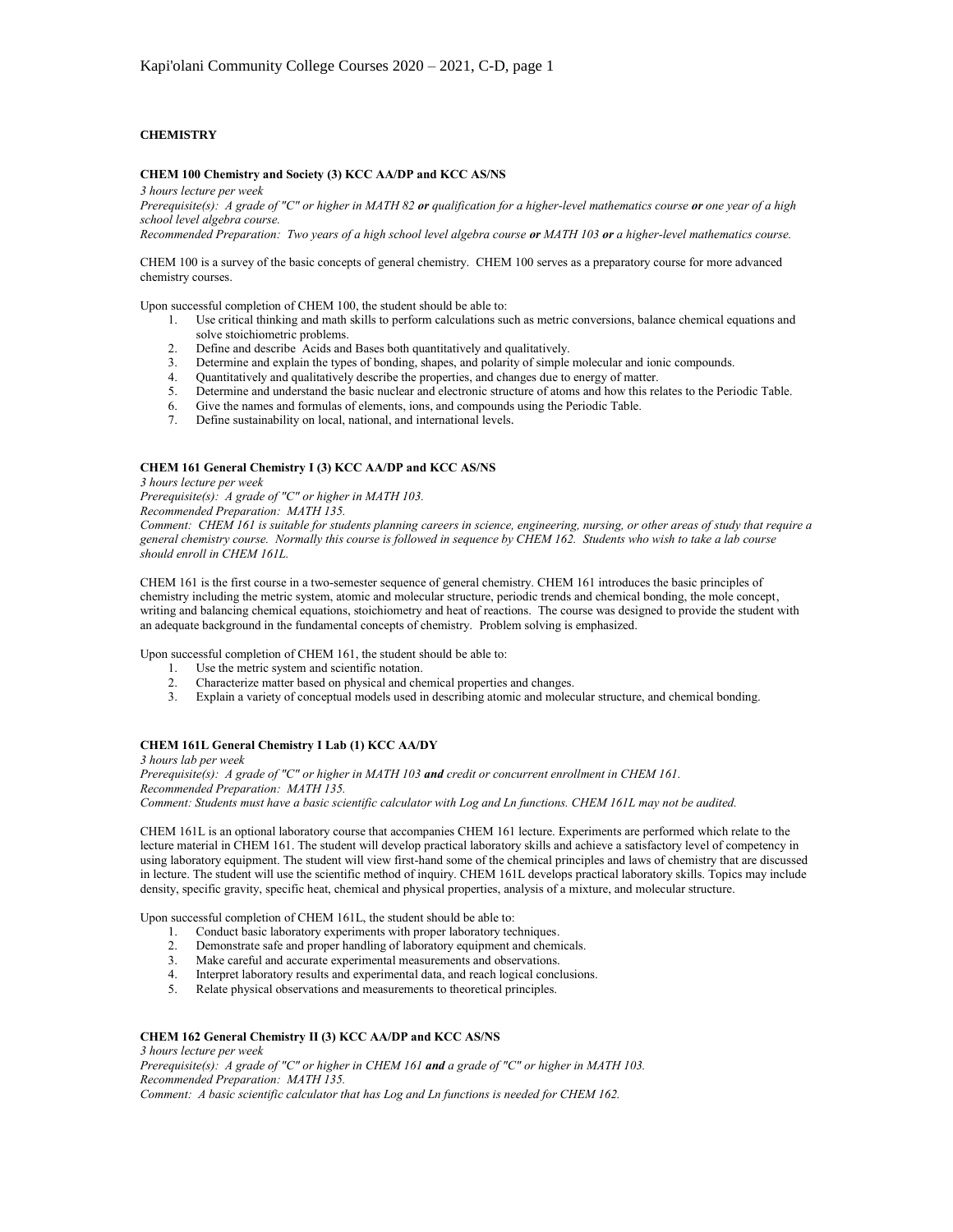CHEM 162 introduces additional basic principles of chemistry including kinetics, equilibrium, PH, redox reactions, electrochemistry, acid-base chemistry, gas laws, electrolytes, thermodynamics, and matter and changes of state.

Upon successful completion of CHEM 162, the student should be able to:

- 1. Solve problems involving all equilibrium constants.
- 2. Solve problems involving pH and pOH of aqueous solutions.
- 3. Solve problems involving different solution concentrations.
- 4. Solve problems involving cell voltages for voltaic and electrolytic cells.
- 5. Solve problems involving reactant concentrations and reaction rate.
- 6. Solve problems involving gas laws.

# **CHEM 162L General Chemistry II Laboratory (1) KCC AA/DY**

#### *3 hours lab per week*

*Prerequisite(s): A grade of "C" or higher in CHEM 161 and a grade of "C" or higher in CHEM 161L and credit or concurrent enrollment in CHEM 162 and a grade of "C" or higher in MATH 103. Recommended Preparation: MATH 135.*

CHEM 162L develops additional practical laboratory skills. Topics may include chemical equilibrium, solution chemistry, pH and pK, free energy of a reaction, determination of the molecular weight of a gas, and solution chemistry.

Upon successful completion of CHEM 162L, the student should be able to:

- 1. Demonstrate approved techniques in handling laboratory equipment for pH measurements, kinetics, titration, and thermochemistry.
- 2. Record data accurately and in proper form on the lab report sheets.
- 3. Use measurements to calculate descriptive properties of matter such as: ionization constants, solubility product constants, pH, degree of hydrolysis, and rates of reactions.

### **CHEM 272 Organic Chemistry I (3) KCC AA/DP Fall Summer**

### *3 hours lecture per week Prerequisite(s): A grade of "C" or higher in CHEM 162. Comment: CHEM 272 is intended for science majors. CHEM 272 is offered in the Fall and Summer semesters only.*

CHEM 272 is the first semester of a comprehensive introduction to organic chemistry including molecular structure, nomenclature, stereochemistry, spectroscopy, reactions and reaction mechanisms, synthesis, and applications to biology. This course is intended for science majors.

Upon successful completion of CHEM 272, the student should be able to:

- 1. Explain the nature of bonding and structure.
- 2. Explain the physical properties associated with molecular structure.
- 3. Give common and IUPAC names for the various organic compounds studied in the first semester.
- 4. Give complete structures from the names.<br>5. Draw stereochemical structures and under
- 5. Draw stereochemical structures and understand how stereochemistry affects physical and chemical properties.
- 6. Determine the structure of compounds from experimental data including the various spectroscopic techniques.
- 7. Explain how functional group structure determines chemical reactivity.
- 8. Determine the mechanism of a reaction based upon the structure of the functional group.
- 9. Give the types of reactions possible for each functional group and be able to draw all possible products of a reaction.
- 10. Determine what starting materials are necessary to synthesize a particular compound.
- 11. Cite examples of organic mechanisms in biology.

### **CHEM 272L Organic Chemistry I Lab (2) KCC AA/DY**

*4 hours lecture/lab per week*

*Prerequisite(s): A grade of "C" or higher in CHEM 162L and credit or concurrent enrollment in CHEM 272. Comment: Letter grade and credit/no credit grading only. CHEM 272L may not be audited. CHEM 272L is intended for science majors.*

CHEM 272L is a comprehensive introduction to laboratory principles of organic chemistry including molecular structure, nomenclature, stereochemistry, spectroscopy, reactions and reaction mechanisms, synthesis, and applications to biology. This course is intended for science majors.

Upon successful completion of CHEM 272L, the student should be able to:

- 1. Gain competency using organic laboratory equipment.
- 2. Gain competency with organic laboratory procedures.
- 3. Give IUPAC names for the various organic compounds studied in Chemistry 272.
- 4. Describe how functional group structure determines chemical reactivity.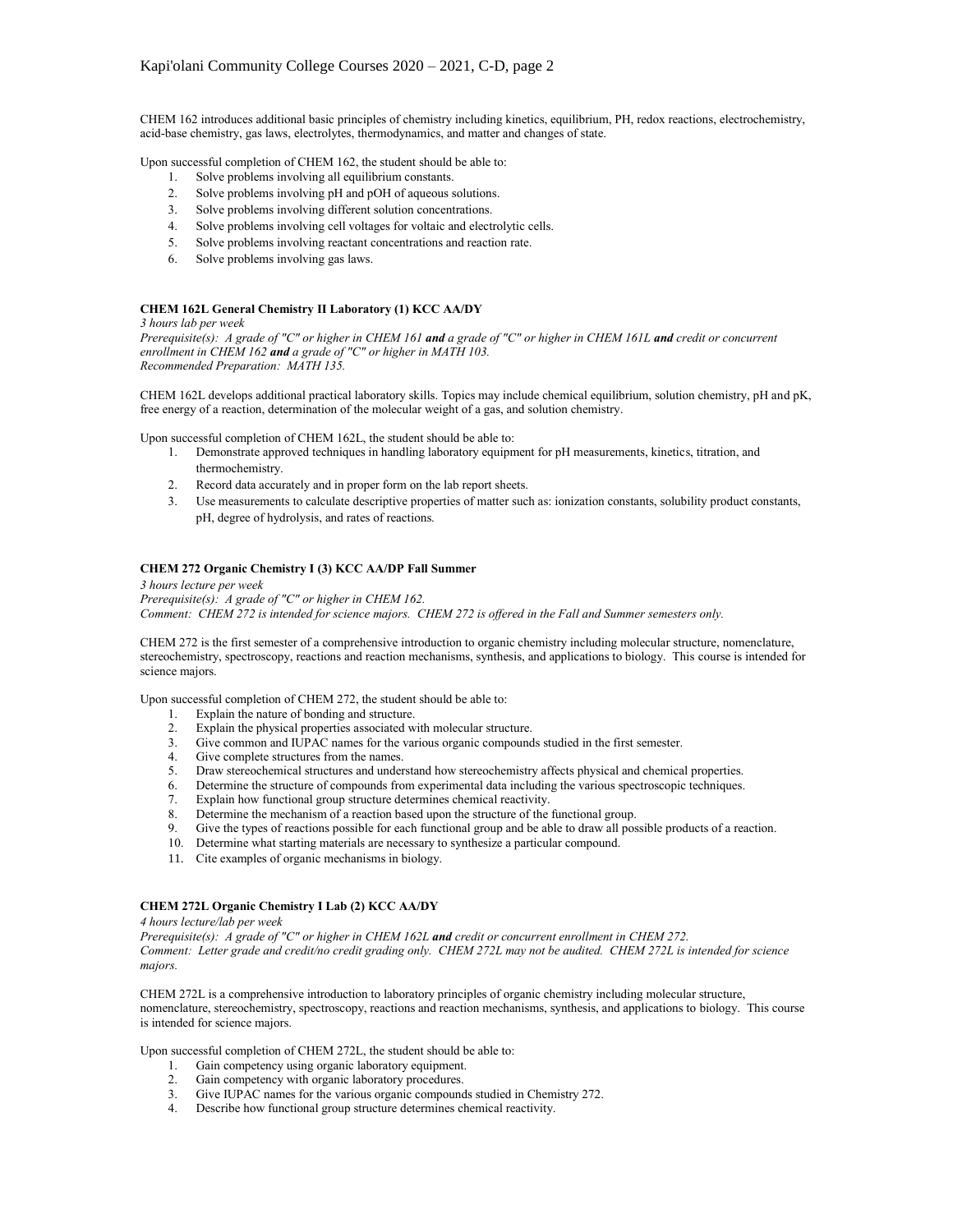- 5. Determine the mechanism of a reaction based upon the structure of the functional group.
- 6. Be able to draw all possible products of a reaction.
- 7. Determine what starting materials are necessary to synthesize a particular compound.
- Explain how physical properties are used to isolate organic compounds.
- 9. Explain the processes utilized in the design of organic synthesis, and to communicate these using a flow diagram.
- 10. Be able to record observations and procedures in a laboratory notebook, and to clearly communicate results and conclusions.

# **CHEM 273 Organic Chemistry II (3) KCC AA/DP**

*3 hours lecture per week Prerequisite(s): A grade of "C" or higher in CHEM 272.*

*Comment: CHEM 273 is intended for science majors.*

CHEM 273 is the second semester of a comprehensive introduction to organic chemistry including molecular structure, nomenclature, stereochemistry, spectroscopy, reactions and reaction mechanisms, synthesis, and applications to biology. CHEM 273 is intended for science majors.

Upon successful completion of CHEM 273, the student should be able to:

- Explain the nature of bonding and structure.
- 2. Explain the physical properties associated with molecular structure.
- 3. Give common and IUPAC names for the various organic compounds studied in the first and second semesters.
- 4. Give complete structures from the names.
- 5. Draw stereochemical structures and describe how stereochemistry affects physical and chemical properties.
- 6. Determine the structure of compounds from experimental data including the various spectroscopic techniques.
- 7. Explain how functional group structure determines chemical reactivity.
- 8. Determine the mechanism of a reaction based upon the structure of the functional group.
- 9. Give the types of reactions possible for each functional group and be able to draw all possible products of a reaction.
- 10. Determine what starting materials are necessary to synthesize a particular compound.
- 11. Cite examples of organic mechanisms in biology.

## **CHEM 273L Organic Chemistry II Lab (2)**

*4 hours lab per week*

*Prerequisite(s): A grade of "C" or higher in CHEM 272L and credit or concurrent enrollment in CHEM 273. Comment: CHEM 273L is intended for science majors. CHEM 273L may not be audited.*

CHEM 273L is a continuation of a comprehensive introduction to laboratory principles of organic chemistry including molecular structure, nomenclature, stereochemistry, spectroscopy, reactions and reaction mechanisms, synthesis, and applications to biology. CHEM 273L is intended for science majors.

Upon successful completion of CHEM 273L, the student should be able to:

- 1. Gain competency using organic laboratory equipment.
- 2. Gain competency with organic laboratory procedures.
- 3. Give IUPAC names for the various organic compounds studied in Chemistry 273.<br>4. Describe how functional group structure determines chemical reactivity
- Describe how functional group structure determines chemical reactivity.
- 5. Determine the mechanism of a reaction based upon the structure of the functional group.
- 6. Be able to draw all possible products of a reaction.
- 7. Determine what starting materials are necessary to synthesize a particular compound.
- 8. Explain how physical properties are used to isolate organic compounds.
- 9. Explain the processes utilized in the design of organic synthesis, and to communicate these using a flow diagram. 10. Be able to record observations and procedures in a laboratory notebook, and to clearly communicate results and
- 11. Determine the structure of compounds from experimental data including various spectroscopic techniques.

# **CHINESE**

### **CHN 101 Elementary Mandarin I (4)**

conclusions.

*4 hours lecture per week*

*Comment: Previously CHNS 101. CHN 101 is designed for students who are beginning to study the Chinese language. Students with prior Chinese language experience, including any dialect of Chinese, should take the placement test at the Testing Center in Lama library before registering.*

CHN 101 is designed for learners with no background in Chinese. Study of basic structures of the Mandarin Chinese language with emphasis on listening, speaking, reading and writing skills. Students will gain these four skills in standard Mandarin Chinese, attaining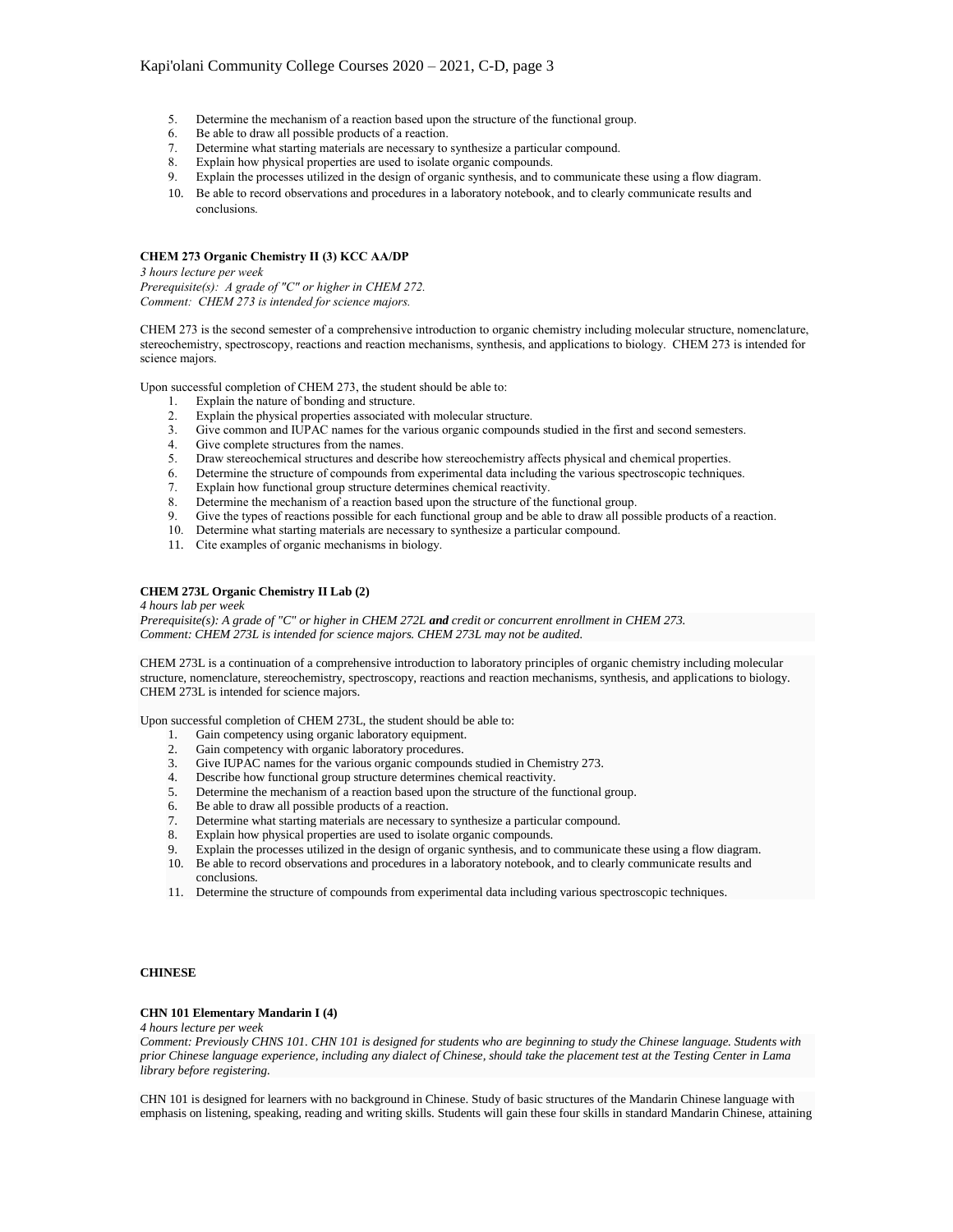approximately the Novice-High level on the ACTFL-ETS (American Council on the Teaching of Foreign Languages) proficiency scale. Topics of conversation include basic greetings, names, family, work, study, and hobbies.

Upon successful completion of CHN 101, the student should be able to:

- 1. Exchange information about familiar topics using phrases and simple sentences, sometimes supported by memorized language, and ask and answer simple questions about everyday situations in short social interactions. (Interpersonal Communication)
- 2. Verbally convey basic information on familiar topics using phrases and simple sentences. (Presentational Speaking)
- 3. Write short messages and notes on familiar topics related to everyday life. (Presentational Writing)
- 4. Interpret spoken words, phrases, and simple sentences related to everyday life by recognizing pieces of information and by identifying the main topic. (Interpretive Listening)
- 5. Interpret familiar words, phrases, and sentences within short and simple texts related to everyday life and identify the main idea of written materials. (Interpretive Reading)

### **CHN 102 Elementary Mandarin II (4)**

*4 hours lecture per week*

*Prerequisite(s): CHNS 101 or CHN 101 or satisfactory score on language placement test. Comment: Previously CHNS 102.*

CHN 102 is a continuation of CHN 101. The four skills of listening, speaking, reading, and writing in standard Mandarin Chinese are further developed. Students will gain these four skills, attaining approximately the Intermediate-low level on the ACTFL-ETS (American Council on the Teaching of Foreign Languages) proficiency scale.

Upon successful completion of CHN 102, the student should be able to:

- 1. Understand sentence length utterances which consist of recombination of learned utterances on a variety of topics. Content refer primarily to basic personal background and needs, social conversations and some complex tasks.
- 2. Handle successfully a variety of uncomplicated task oriented and social functions. Can ask and answer questions participate in simple conversations on topics beyond the most immediate needs.
- 3. Read consistently with increased understanding simple connected texts dealing with basic personal and social needs. Student will have sufficient comprehension to understand some authentic material as it reflects similarity to specially prepared material and/or to high frequency oral vocabulary and structure.
- 4. Meet a number of practical writing needs. Can write short simple letters. Contents involves personal preference, daily routine, everyday events, and other topics grounded in personal experience. Evidence of control of the syntax of noncomplex sentences. Can create a collection of sentences on a given topic.
- 5. List some essential points of Chinese geography, society, and culture.

### **CHN 201 Intermediate Mandarin I (4) KCC AA/HSL**

*4 hours lecture per week*

*Prerequisite(s): CHN 102 with a grade of "C" or higher or CHNS 102 with a grade of "C" or higher or satisfactory score on language placement test or instructor's consent.*

*Comment: Previously CHNS 201. CHN 201 is designed for students who have some experience with the Chinese language. Students who have not yet completed CHN 102 but who have prior Chinese language experience, including any dialect of Chinese, should take the placement test at the Testing Center in Lama Library before registering.*

In CHN 201 students will further enhance listening, speaking, reading and writing skills in standard Mandarin Chinese, attaining approximately the Intermediate-Mid level on the ACTFL-ETS (American Council on the Teaching of Foreign Languages) proficiency scale. Topics of conversation covered include college life, registering for classes, boyfriends and girlfriends, computers, as well as some essential points of Chinese geography, society, and culture.

Upon successful completion of CHN 201, the student should be able to:

- 1. Converse on familiar topics using sentences and series of sentences, handle short social interactions in everyday situations by asking and answering a variety of questions, and express oneself concerning one's everyday life. (Interpersonal Communication)
- 2. Convey information on a wide variety of familiar topics using connected sentences. (Presentational Speaking)
- 
- 3. Write on a wide variety of familiar topics using connected sentences. (Presentational Writing) 4. Interpret the main idea in messages and presentations on a variety of topics related to everyday 4. Interpret the main idea in messages and presentations on a variety of topics related to everyday life and personal interests and studies, and identify the main idea in conversations. (Interpretive Listening)
- 5. Interpret the main idea of texts related to everyday life and personal interests or studies. (Interpretive Reading)

### **CHN 202 Intermediate Mandarin II (4)**

*4 hours lecture per week*

*Prerequisite(s): CHN 201 with a grade of "C" or higher or CHNS 201 with a grade of "C" or higher or satisfactory score on the language placement test or instructor's consent.*

*Comment: Previously CHNS 202. CHN 202 is designed for students who have some experience with the Chinese language. Students who have not yet completed CHN 201 but who have prior Chinese language experience, including any dialect of Chinese, should take the placement test at the Testing Center in Lama Library before registering.*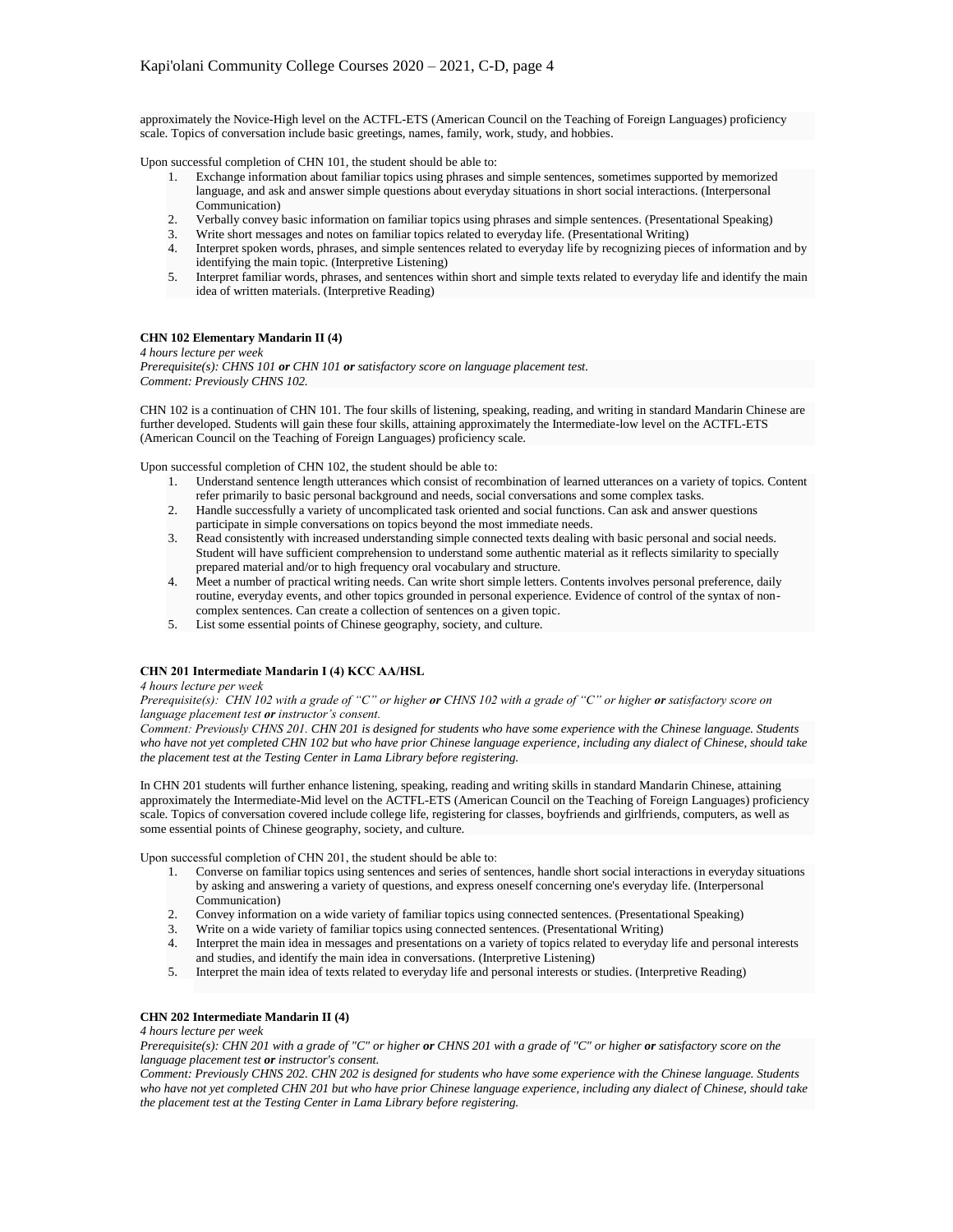In CHN 202 students will continue to further enhance their listening, speaking, reading and writing skills in standard Mandarin Chinese, attaining approximately the Intermediate-High level on the ACTFL-ETS (American Council on the Teaching of Foreign Languages) proficiency scale. Topics of conversation covered include life and wellness, gender equality, environmental conservation, Chinese history, and interviewing for a job.

Upon successful completion of CHN 202, the student should be able to:

- 1. Converse with ease and confidence on familiar topics; talk about events and experiences in various time frames; describe people, places, and things; and handle social interactions in everyday situations, sometimes even when there is an unexpected complication. (Interpersonal Communication)
- 2. Present in a generally organized way on school, work, and community topics, and on researched topics, while discussing events and experiences in various time frames. (Presentational Speaking)
- 3. Write on topics related to school, work, and community in a generally organized way, using simple paragraphs about events and experiences in various time frames. (Presentational Writing)
- 4. Interpret the main idea in messages and presentations on a variety of topics related to everyday life and personal interests and studies, while grasping a few details of what is overheard in conversations, even when something unexpected is expressed, and sometimes follow what is heard about events and experiences in various time frames. (Interpretive Listening)
- 5. Interpret the main idea of texts related to everyday life, personal interests, and studies, and sometimes follow stories and descriptions about events and experiences in various time frames. (Interpretive Reading)

### **CHN 290 Chinese Language and Culture through Application (4)**

#### *4 hours lecture per week*

*Prerequisite(s): Qualification for ENG 100 or qualification for ESL 100. Students must be native or bilingual speakers of Chinese and English or advanced level Chinese speaking students; and consent of instructor.*

*Comment: Previously CHNS 290. CHN 290 is designed for native speakers, bilingual and advanced level Chinese speaking students who are qualified to take ENG/ESL 100. Instructor approval is required.*

CHN 290, Chinese Language and Culture through Application, is created specially for native, bilingual speakers and advanced students of Mandarin Chinese. The course is designed to enhance students' bilingual (English and Mandarin Chinese) skills and crosscultural understanding, and to develop students to become better citizens through service learning. Application of meaningful real world community service experiences, cultural readings, and personal reflections will serve as the basis for communicative activities in class. Discussions, critical thinking assignments, and writing assignments in both Chinese and English will be required. Classes will be conducted in both English and Mandarin Chinese.

Upon successful completion of CHN 290, the student should be able to:

- 1. Describe the diversity and variety of Chinese culture orally and in writing through service learning community experiences, class discussions, oral presentations, group projects, and papers.
- 
- 2. Demonstrate the job-related skills gained from practical work experience in the supervised community volunteer activities.<br>3. Evaluate orally and in writing the service learning activities using appropriate vocabulary a 3. Evaluate orally and in writing the service learning activities using appropriate vocabulary and grammar in communicative activities, discussions, and writing activities.
- 4. Describe orally in classroom discussion, and in reflective journals and essays, the needs of the community.
- 5. Apply orally and in writing critical thinking and problem-solving skills related to course content and service-learning experiences.
- 6. List similarities and differences between Chinese and U.S. culture from various perspectives and values.
- 7. Construct a relationship between language learning and culture.
- 8. Communicate effectively in both the students' heritage and U.S. cultures.

# **CIVIL ENGINEERING**

### **CE 270 Applied Mechanics I (3) KCC AA/DP**

*3 hours lecture per week Prerequisite(s): A grade of "C" or higher in PHYS 170; and credit in MATH 231 or credit or concurrent enrollment in MATH 243.*

CE 270 is the study of equilibrium of rigid bodies under the action of forces and the application of the principles of mechanics to solve static problems in engineering.

Upon successful completion of CE 270, the student should be able to:

- 1. Solve problems to demonstrate an understanding of forces, resultants, equilibrium, trusses, frames, machines, centroids, moments of inertia, friction, and internal forces/moments.
- 2. Utilize analytical reasoning to analyze engineering structures subjected to concentrated loads, distributed loads, and frictional forces.
- 3. Utilize numerical techniques to investigate the design of engineering structures.
- 4. Conduct background research into the design of an engineering structure, and communicate results via a written report.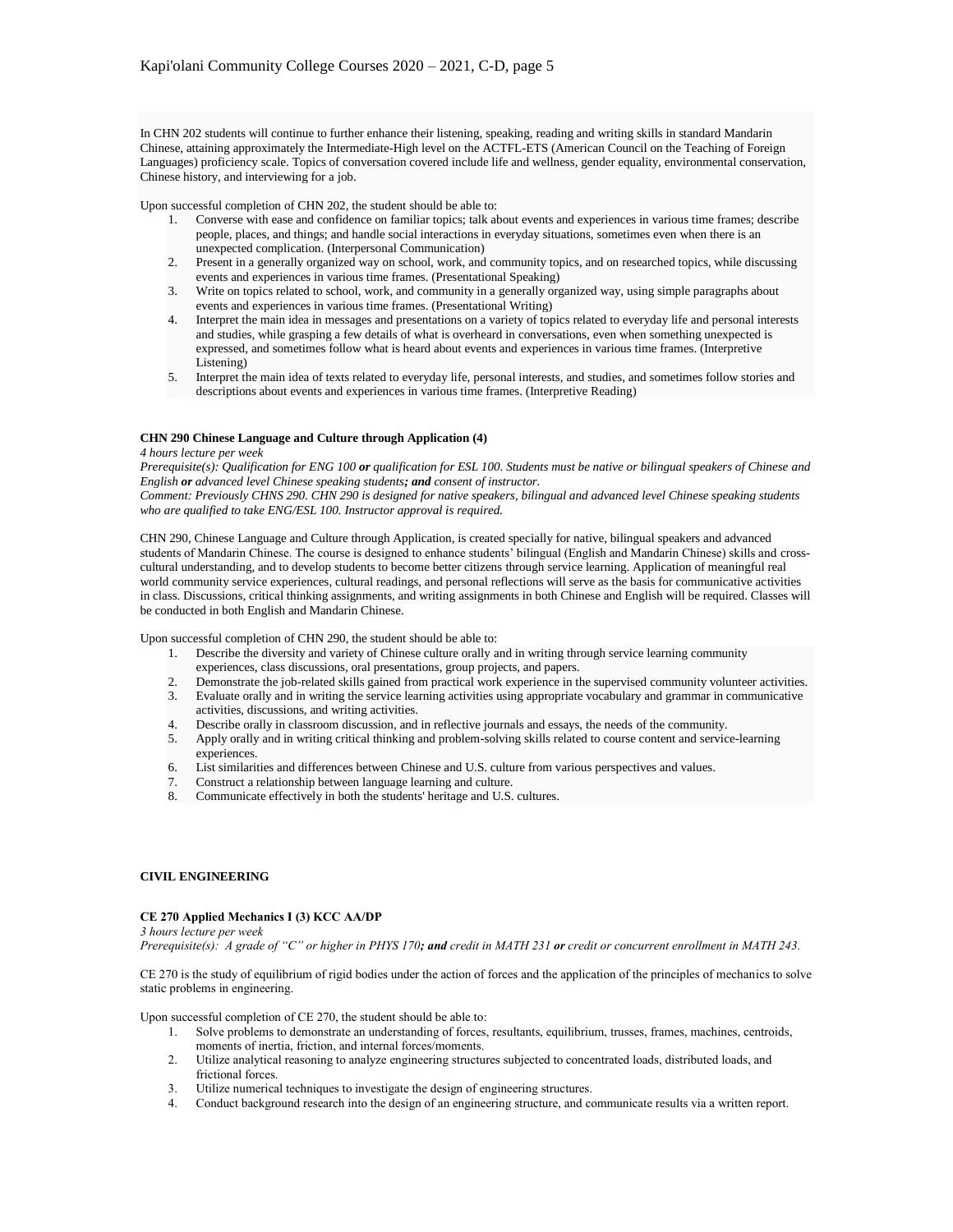## **CE 271 Applied Mechanics II (3) KCC AA/DP**

*3 hours lecture per week*

*Prerequisite(s): A grade of "C" or higher in CE 270; and credit in MATH 232 or credit or concurrent enrollment in MATH 244.*

CE 271 is the study of the dynamics of particles and rigid bodies under the action of forces: the geometric description of motion and the effects of forces on the motion of bodies.

Upon successful completion of CE 271, the student should be able to:

- 1. Solve problems to demonstrate knowledge of kinetics analysis methods: force-acceleration, work-energy, and impulsemomentum.
- 2. Utilize analytical reasoning to describe the kinematics of particles or rigid bodies in various curvilinear coordinate systems.
- 3. Utilize numerical techniques to investigate the design of dynamic engineering systems of particles or rigid bodies.
- 4. Conduct background research into the implementation of kinetics analysis methods, and communicate results via written report.

## **COMMUNICATION**

### **COM 201 Introduction to Communication (3) KCC AA/DS and KCC AS/SS**

*3 hours lecture per week Prerequisite(s): Qualification for ENG 100 or qualification for ESL 100.*

COM 201 presents an overview of communication focusing on the processes of interpersonal, intercultural, organizational, and international communication and on recent developments in multimedia, mass media, and telecommunications.

Upon successful completion of COM 201, the student should be able to:

- 1. Describe the human communication process, its purposes, functions, and modes.
- 
- 2. Identify and explain verbal and non-verbal codes.<br>
2. Explain the role and dynamics of communication in relationships, groups, and organizations. 3. Explain the role and dynamics of communication in relationships, groups, and organizations.
- 4. Analyze the processes and identify the pitfalls of interethnic and intercultural communication, including interactions in Hawai'i, Oceania, and Asia.
- 5. Describe the role of mass and public communication systems in modern societies.
- 6. Identify and explain the functions and methods of telecommunication in a global society.
- 7. Express clearly in writing ideas and opinions about communication theories, based on critical analyses of readings and other sources of data.

# **COMMUNITY HEALTH WORKER**

#### **CHW 100 Community Health Worker Fundamentals (3)**

*3 hours lecture per week*

CHW 100 provides an introduction to the role of the community health worker within the larger framework of public health including a focus on self-exploration as an essential part to the promotion of health and disease prevention for clients.

Upon successful completion of CHW 100, the student should be able to:

- 1. Describe CHW practice settings, roles, scope of practice and relationships within current healthcare restructuring.
- 2. Explore personal attitudes, beliefs and behaviors that could support or hinder the ability to perform effectively as a community health worker.
- 3. Explain the influence of culture, values, attitudes, and behavior on community health work with diverse populations.
- 4. Identify the legal and ethical responsibilities of community health workers and their influence on the care of clients.
- 5. Develop a basic understanding of other healthcare roles and how the CHW operates as part of the larger healthcare team.
- 6. Define advocacy and collective planning and how it influences individual and community capacity building.
- 7. Identify strategies that assist in gathering information about community resources, local health issues, and cultural beliefs.
- 8. Define outreach and identify ways to connect with community.
- 9. Describe how cultural beliefs influence the delivery of service to clients.
- 10. Demonstrate use of relevant language, respectful attitudes and cultural knowledge in approaching diverse clients and their families.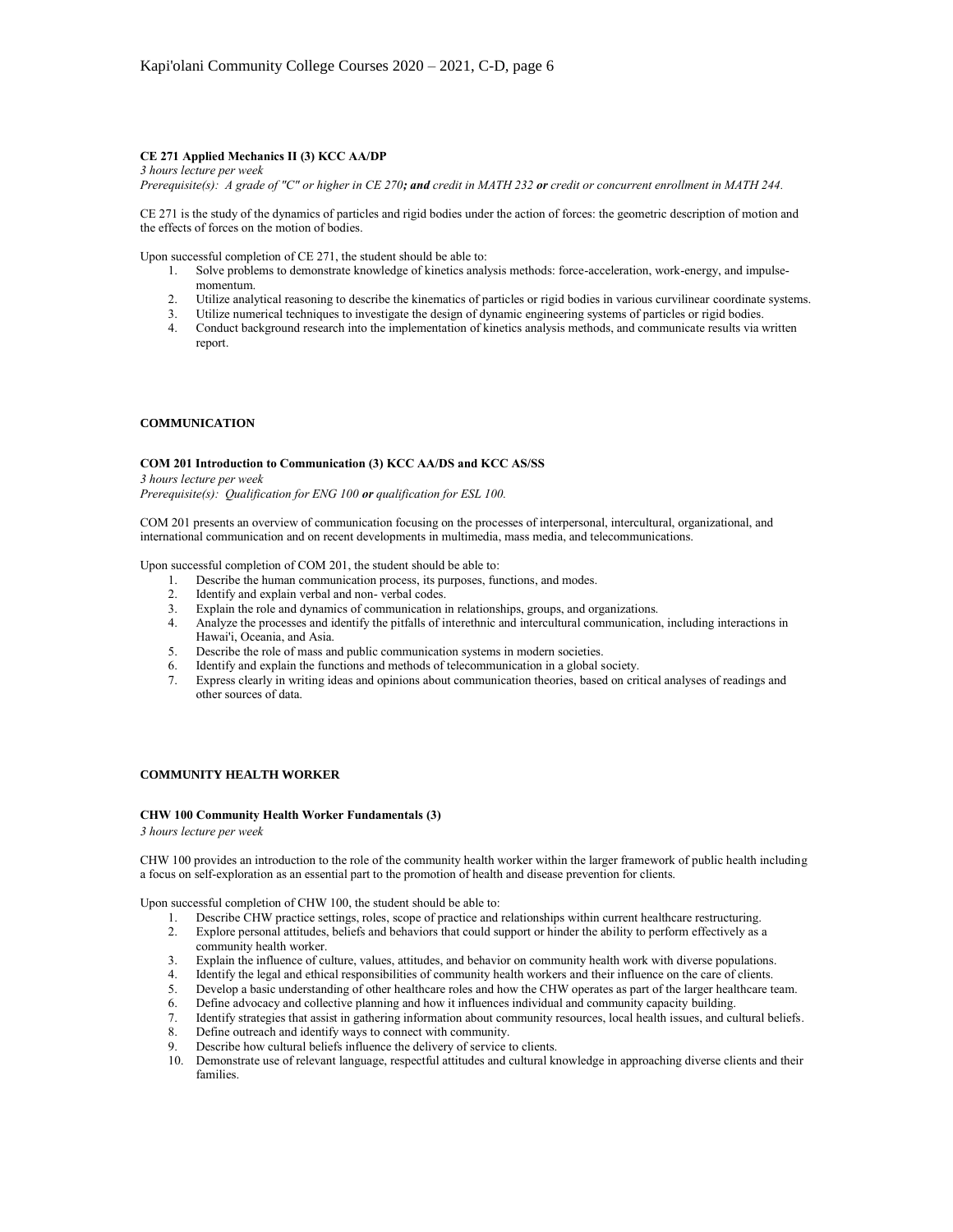### **CHW 130 Introduction to Counseling and Interviewing (3)**

*3 hours lecture per week*

CHW 130 offers a basic introduction to the theory and practice of counseling and motivational interviewing skills that CHWs need for establishing trusting relationships and promoting readiness for behavior change across diverse populations. This course is a combination of didactic and experiential learning with a focus on assessment, intervention and outcomes.

Upon successful completion of CHW 130, the student should be able to:

- 1. Compare and contrast the Person-In-Environment and Strengths Perspective to problem oriented perspectives in counseling.
- 2. Describe, demonstrate and evaluate basic attitudes, skills and knowledge in interviewing and counseling.
- 3. Identify and demonstrate attitudes and skills that contribute to cultural sensitivity in interviewing and counseling.
- 4. Identify the construction and ethical assumptions, barriers and competencies related to the provision of effective interviewing and counseling services.
- 5. Utilize person-centered and brief counseling theories in combination with motivational interviewing to facilitate health and other lifestyle-related behavior changes.

## **CHW 135 Health Promotion and Disease Prevention (3)**

*3 hours lecture per week*

*Prerequisite(s): A grade of "C" or higher in CHW 100 or consent of instructor. Comment: Letter grade only. CHW 135 may not be audited. CHW 135 may not be taken credit/no credit.*

CHW 135 explores the role community health workers play in health promotion and disease prevention. Introduces the major causes of premature mortality and morbidity, behavioral and environmental contributions to illness and injury, and strategies for promoting health, wellness and risk reduction. Provides opportunities to practice developing and teaching health promotion/disease prevention classes.

Upon successful completion of CHW 135, the student should be able to:

- 1. Identify how the social determinants of health impact the individual, family and community.
- 2. Explain theoretical models for behavior change and how they apply to health promotion efforts.
- 3. Collect client data specific to healthy behaviors, safety and psychosocial issues.<br>4. Develop information for clients based on individual needs and desires.
- Develop information for clients based on individual needs and desires.
- 5. Practice constructing and implementing contracts with clients that promote self-responsibility for achieving health goals using motivational interviewing.
- 6. Identify the components of health education including learning styles and develop a variety of teaching strategies with clients.
- 7. Practice developing health promotion activities that address individual and community needs.

# **CHW 140 Case Management (3)**

### *3 hours lecture per week*

*Prerequisite(s): A grade of "C" or higher in CHW 100 and a grade of "C" or higher in CHW 130 and a grade of "C" or higher in CHW 135; or consent of instructor.*

CHW 140 provides an overview of concepts and practice skills surrounding case management with unique community populations. Focus includes the importance and ability of the CHW to gather, document and report on client visits and other activities. The concepts of individual and community capacity building, cultural competence, professional ethics and boundaries, and active listening skills will be applied to the practice of case management.

Upon successful completion of CHW 140, the student should be able to:

- 1. Apply case management concepts to identify and describe the special needs and characteristics of particular communities (at risk, underserved, hard to reach, vulnerable).
- 2. Identify and demonstrate appropriate use of screening tools for vulnerable populations.
- 3. Identify, demonstrate and evaluate the attitudes, skills and knowledge required to effectively engage individuals in case management services.
- 4. Explain and apply professional, ethical and cultural considerations in case management.<br>5. Recognize appropriate follow-up and documentation responsibilities in case management
- 5. Recognize appropriate follow-up and documentation responsibilities in case management.<br>6. Demonstrate the ability to work as an effective member of a care coordination team through
- Demonstrate the ability to work as an effective member of a care coordination team through class activities.

### **CHW 145 Community Health Worker Practicum (4)**

*8 clinical hours and 4 hours classroom seminar per week Prerequisite(s): A grade of "C" or higher in CHW 140 or consent of instructor.*

CHW 145 provides 120 hours of supervised practical experience, plus 60 hours of classroom seminar that allows the CHW student to apply the concepts and skills developed from classroom experience to the unique needs of their community, as well as develop and hone professionalism as a CHW. This will serve as an opportunity to increase the student's ability and effectiveness as part of a community-based health team.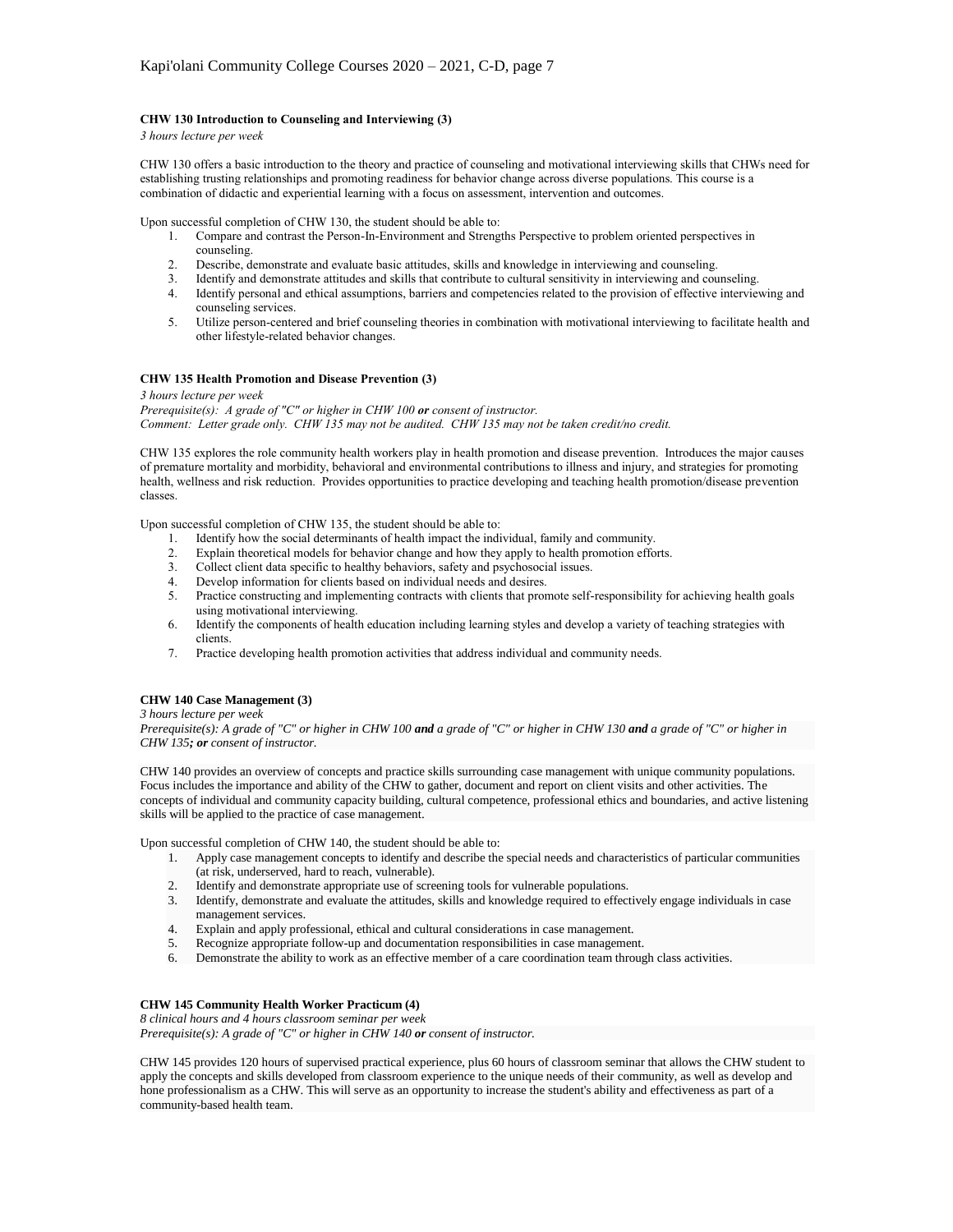Upon successful completion of CHW 145, the student should be able to:

- 1. Articulate the history and services of the placement agency and develop in writing personal learning objectives in behavioral, measurable terms.
- 2. Examine personal attitudes, beliefs and responses concerning client population and co-workers.
- 3. Describe the strengths-based and social determinants of health perspectives in service provision.
- 4. Demonstrate the ability to work under supervision and collaborate with fellow staff members in carrying out agency services.
- 5. Demonstrate the ability to relate with clients from diverse backgrounds in the practicum setting.
- 6. Demonstrate integration of prior human services course content and practicum work experience in written and oral communication.

### **CHW 200 Social Work Principles and Practices for Community Health Workers (3)**

*3 hours lecture per week Prerequisite(s): Satisfactory completion of the Certificate of Competence in Community Health Worker program. Comment: Letter grade only. CHW 200 may not be audited. CHW 200 may not be taken credit/no credit.*

CHW 200 provides an introduction to the profession of social work for community health workers, including its knowledge base, generalist methods, goals, and fields of practice. Students are encouraged to view the profession and themselves in realistic terms and to examine their appropriateness for continued study in social work.

Upon successful completion of CHW 200, the student should be able to:

- 1. Discuss, interpret, and synthesize social work concepts, theories, and data and apply them to different situations, to draw conclusions, or explain a situation.
- 2. Organize information and utilize reference sources, including the text, as appropriate.
- 3. Utilize writing skills and apply the mechanics of constructing a paper.
- 4. Demonstrate oral communication, observational, and assessment skills.

## **CHW 210 Case Management Concepts for Community Health Workers (3)**

*3 hours lecture per week*

*Prerequisite(s): Satisfactory completion of the Certificate of Competence in Community Health Worker program. Comment: Letter grade only. CHW 210 may not be audited. CHW 210 may not be taken credit/no credit.*

CHW 210 provides an overview of case management skills and practice for community health workers and to introduce them to concepts surrounding the practice of case management in a community setting. Topics include conducting intake and assessment, preparing effective care plans, making and following up on referrals, tracking and documenting outcomes, and developing appropriate discharge plans. Cultural competence, professional ethics and boundaries, and listening skills will be covered.

Upon successful completion of CHW 210, the student should be able to:

- 1. Explain ethical and professional considerations governing case management activities.
- 2. Define the various roles and responsibilities of case managers in community-based agencies.
- 3. Recognize and address personal attitudes and behaviors that may hinder ability to perform effectively as a case manager.
- 4. Describe the influence of values, attitude, and behavior in application of case management concepts and practices.
- 5. Demonstrate effective listening skills.
- 6. Develop appropriate relationships with clients.
- 7. Perform accurate case management assessments.
- 8. Develop effective, client-centered care plans.
- 9. Make and monitor referrals and service appropriately.
- 10. Document and record client activities accurately.
- 11. Participate effectively in team situations.

# **CHW 211 Case Management Practicum for Community Health Workers (1)**

*A total of 45 hours clinical experience in case management*

*Prerequisite(s): Satisfactory completion of the Certificate of Competence in Community Health Worker program. Comment: Letter grade only. CHW 211 may not be audited. CHW 211 may not be taken credit/no credit.*

CHW 211 provides practical experience in case management skills in a community-based agency where students will be able to observe and apply knowledge and skills acquired in accompanying coursework. Students will have opportunities to interact with community workers, current and potential clients, agency administration, and the larger community.

Upon successful completion of CHW 211, the student should be able to: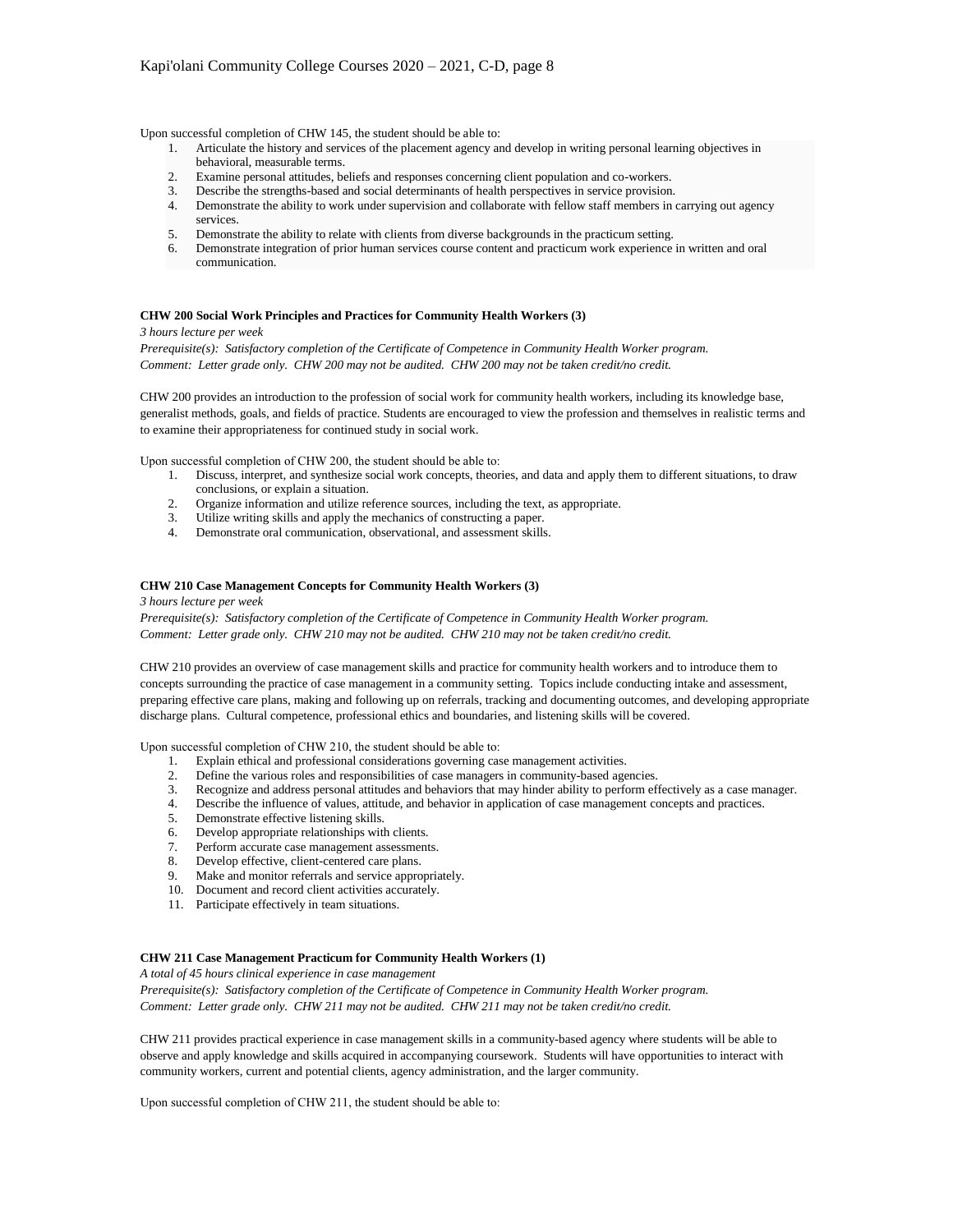- 1. Demonstrate understanding of the daily responsibilities of case managers in community-based agencies.
- 2. Demonstrate basic knowledge, skills, and sensitivity while working with clients.<br>3. Describe human service roles and relationships to community health work.
- Describe human service roles and relationships to community health work.
- 4. Identify common community health issues.
- 5. Refer clients to appropriate resources.
- 
- 6. Provide basic selected community health services.<br>7. Provide information about the site/organization to<br>8. Access basic community resources to meet client n Provide information about the site/organization to community residents.
- Access basic community resources to meet client needs.
- 9. Work as part of a community-based health care team.
- 10. Apply interviewing and counseling skills with clients in the community.
- 11. Demonstrate understanding of the influence of culture on values, attitude, and behavior and impact on the community health worker.
- 12. Demonstrate effective listening skills.
- 13. Define and use ethical and legal standards in relationships with clients.
- 14. Demonstrate understanding of the practicum site's mission and purpose.
- 15. Adhere to policies and procedures of the practicum site.

#### **CHW 220 Substance Abuse Awareness for the Community Health Worker (3)**

*3 hours lecture per week*

*Prerequisite(s): Satisfactory completion of the Certificate of Competence in Community Health Worker program. Corequisite(s): CHW 221.*

*Comment: Letter grade only. CHW 220 may not be audited. CHW 220 may not be taken credit/no credit.*

CHW 220 is intended for the student who has completed a basic curriculum in community health work. It is designed to expose the student to a practical knowledge of substance abuse issues that impact on the community health worker's particular role in providing assistance to the individual, the family, and the community.

Upon successful completion of CHW 220, the student should be able to:

- 1. Describe the effects of substance abuse on individuals, families and society.
- 2. Identify the symptoms and signs of substance abuse, particularly those that suggest early stages.
- 3. Evaluate the needs of the patient with substance abuse problems.
- 4. Discuss the needs of the patient's family and community in combating drug abuse/addiction.
- 5. Apply models of intervention and carry out referrals for patients with substance abuse problems.
- 6. Observe and apply principles of cultural competence, professional ethics and boundaries.
- 7. Demonstrate effective listening skills in identifying/evaluating drug abuse/addiction problems.

#### **CHW 221 Substance Abuse Practicum for the Community Health Worker (1)**

*45 hours observation/practicum Prerequisite(s): Satisfactory completion of the Certificate of Competence in Community Health Worker program. Corequisite(s): CHW 220.*

*Comment: CHW 221 may not be audited. CHW 221 May only be taken credit/no credit.*

CHW 221 is intended for the student who has completed a basic curriculum in community health work. It is designed to provide the student with practical experience in dealing with substance abuse issues that impact on the community health worker's role in providing assistance to the individual, the family, and the community.

Upon successful completion of CHW 221, the student should be able to:

- 1. Describe examples of the effects of substance abuse on individuals and families in the community and the effects on society.
- 2. Demonstrate competence in identifying the symptoms and signs of substance abuse, particularly those that suggest early stages.
- 3. Demonstrate competence in evaluating the needs of the patient with substance abuse problems.
- 4. Discuss the needs of the patient's family and community in combating drug abuse/addition.
- 5. Apply models of intervention and carry out referrals for patients with substance abuse problems.
- 6. Demonstrate cultural competence as well as professional ethics and boundaries.<br>7. Demonstrate effective listening skills in identifying/evaluating drug abuse/addio
- Demonstrate effective listening skills in identifying/evaluating drug abuse/addiction problems.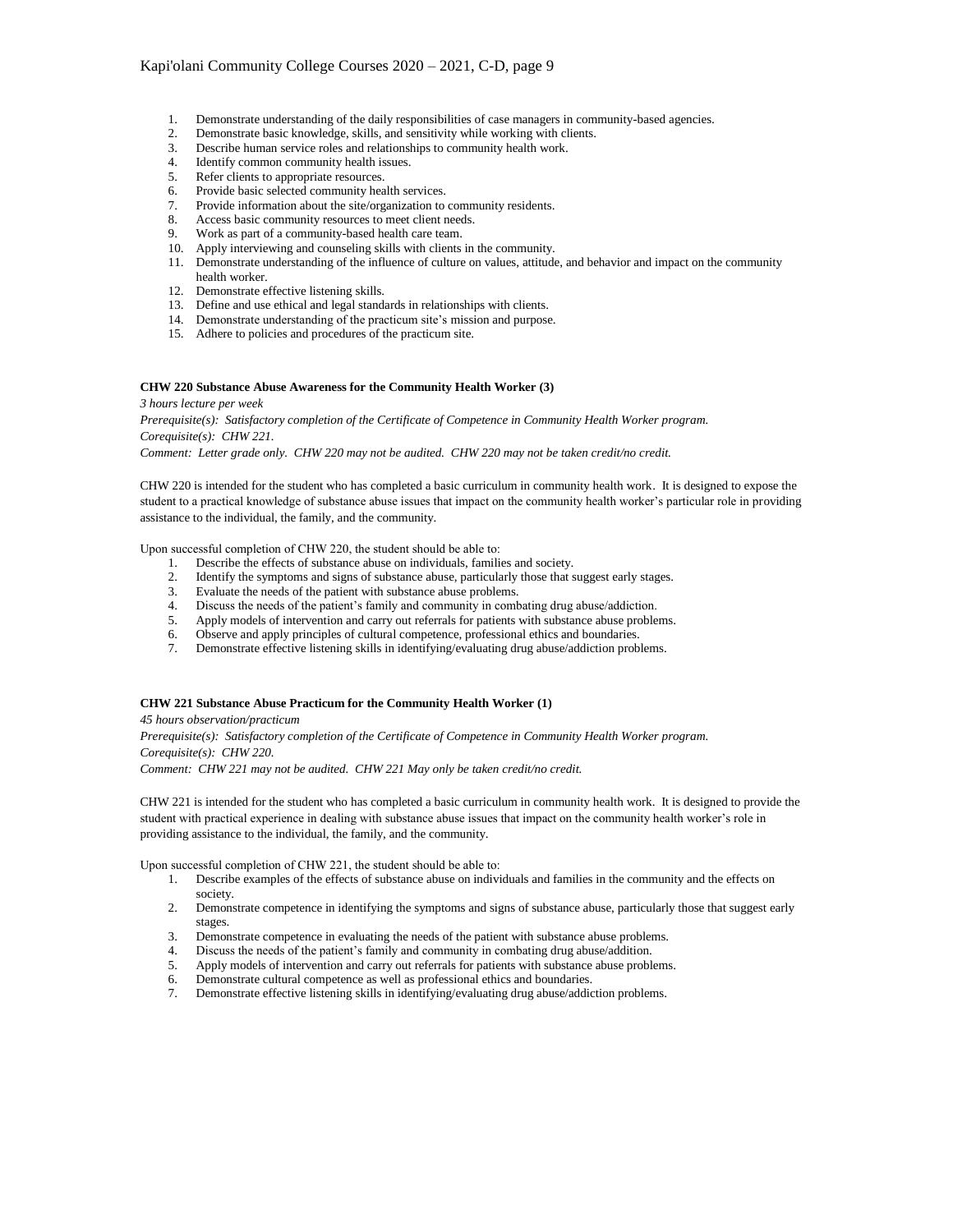# **CULINARY ARTS**

## **CULN 111 Introduction to the Culinary Industry (2)**

### *2 hours lecture per week*

*Comment: Effective Fall 2019 CULN 111 has been approved for use as an elective for the Associate in Arts degree in Liberal Arts and the various AA Liberal Arts concentrations, as well as the Associate in Arts degree in Hawaiian Studies*.

CULN 111 provides an overview of the culinary industry within the aspects of the entire hospitality industry. It provides students with an introduction to the historical, social and cultural forces that have affected and shaped the industry of today. Students will identify job qualifications, professional standards, communication skills and attitudes essential for successful workers in the hospitality industry. Students will create a web-based electronic portfolio that will be utilized throughout their educational experience to demonstrate and showcase their learning outcomes.

Upon successful completion of CULN 111, the student should be able to:

- 1. Contrast the various organizational structures and basic functions within hospitality and culinary establishments.<br>2. Contrast the career opportunities and professional organizations within the field.
- 2. Contrast the career opportunities and professional organizations within the field.
- 3. Assess the relevance of various trade publications and electronic methods for continuing education.
- 4. Demonstrate the importance of a variety of sustainability practices and be able to implement them in food service operations as a means for controlling operating costs and for being good environmental stewards.
- 5. Value ethical practices in both personal and professional situations.
- 6. Practice standards in behavior, grooming and dress that reflect the mature work attitude expected of industry professionals.

## **CULN 112 Sanitation and Safety (2)**

*4 hours lecture per week for 8 weeks or*

*2 hours lecture per week for 16 weeks*

*Comment: Effective Fall 2019 CULN 112 has been approved for use as an elective for the Associate in Arts degree in Liberal Arts and the various AA Liberal Arts concentrations, as well as the Associate in Arts degree in Hawaiian Studies*.

CULN 112 is the study and application of the principles and procedures of sanitation and safety in the hospitality industry. Includes the study of food borne illnesses, biological, chemical, and physical hazards, and cross-contamination as they may occur during the flow of food. An introduction to HACCP (Hazard Analysis Critical Control Point) and other sanitation and safety programs will also be presented. Safety issues and OSHA (Occupational Safety and Health Administration) guidelines and standards will be covered as they apply to the hospitality industry.

Upon successful completion of CULN 112, the student should be able to:

- 1. Develop an understanding of the basic principles of sanitation and safety and to be able to apply them in the foodservice operations.
- 2. Reinforce personal hygiene habits and food handling practices that protects the health of the consumer.
- 3. Value ethical practices in both personal and professional situations.
- 4. Practice standards in behavior, grooming and dress that reflect the mature work attitude expected of industry professionals.
- 5. Demonstrate the importance of a variety of sustainability practices and be able to implement them in food service operations as a means for controlling operating costs and for being good environmental stewards

### **CULN 115 Menu Merchandising (2)**

### *2 hours lecture per week*

*Prerequisite(s): A grade of "C" or higher in CULN 111 or consent of instructor.*

*Comment: Effective Fall 2019 CULN 115 has been approved for use as an elective for the Associate in Arts degree in Liberal Arts and the various AA Liberal Arts concentrations, as well as the Associate in Arts degree in Hawaiian Studies*.

CULN 115 is a study of the factors involved in planning effective menus for a variety of food service operations. It includes the design, format, selection, costing, pricing, and balance of menu items based upon the needs of the target market.

Upon successful completion of CULN 115, the student should be able to:

- 1. Apply the principles of menu planning and layout to the development of menus for a variety of types of facilities and service.
- 2. Practice standards in behavior, grooming and dress that reflect the mature work attitude expected of industry professionals.
- 3. Demonstrate sustainability practices as a means for controlling operating costs and for being good environmental stewards.

# **CULN 120 Fundamentals of Cookery (5)**

*1.5 hours lecture, 10.5 hours lab per week*

*Prerequisite(s): A grade of "C" or higher in CULN 112 or consent of instructor.*

*Comment: CULN 120 may be offered as a full semester course or as 8-week modules. Effective Fall 2019 CULN 120 has been approved for use as an elective for the Associate in Arts degree in Liberal Arts and the various AA Liberal Arts concentrations, as*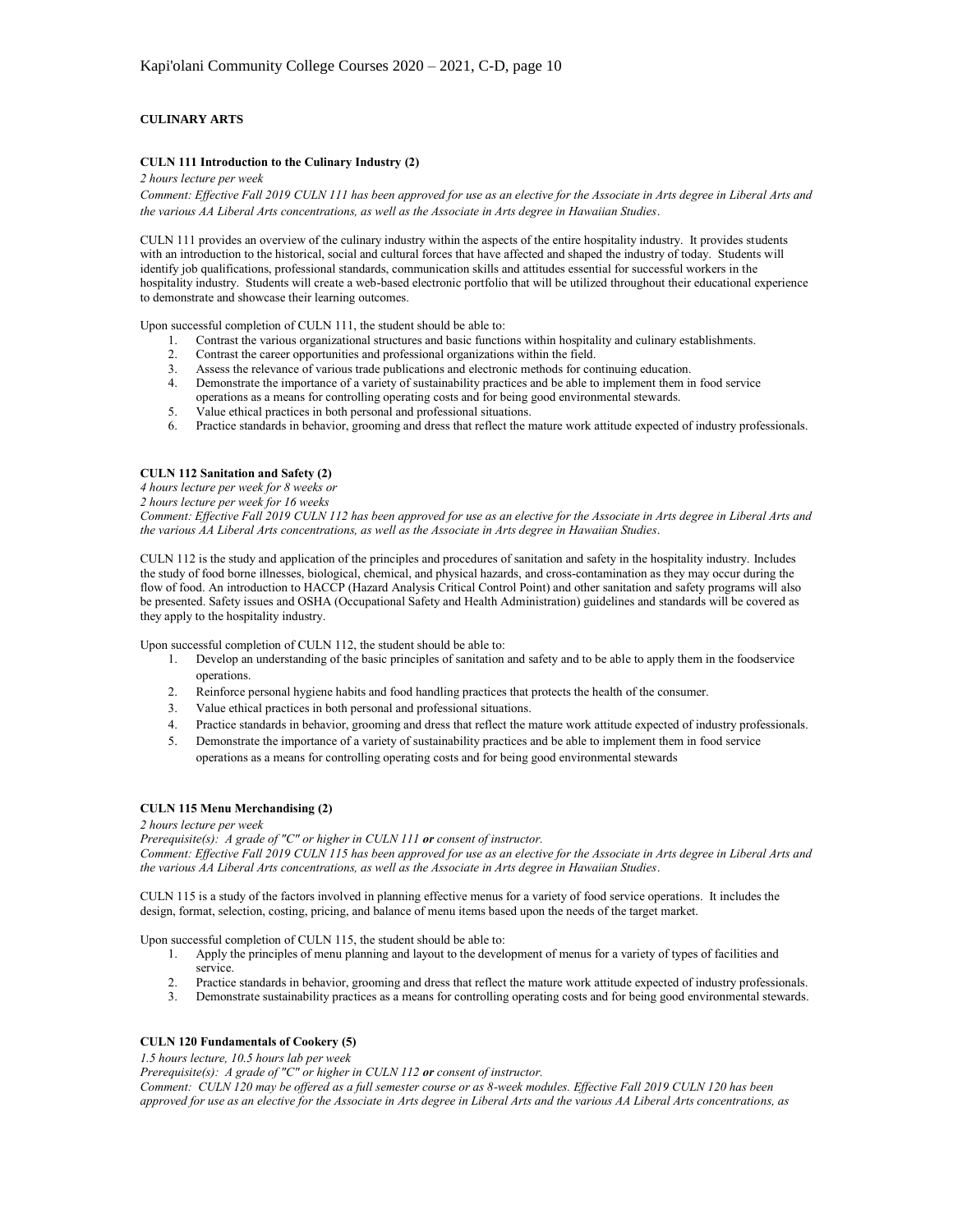*well as the Associate in Arts degree in Hawaiian Studies*.

CULN 120 covers the fundamental concepts, skills and techniques of cookery. It includes the study of culinary terms and ingredients; cooking theories and procedures for making stocks, soups and sauces; basic cooking methods; handling and preparation techniques for fruits, vegetables, and starches; proper use of recipes, tools, and equipment with special emphasis on knife handling skills.

Upon successful completion of CULN 120, the student should be able to:

- 1. Demonstrate skills in knife, tool and equipment handling and apply principles of food preparation to produce a variety of food products.
- 2. Operate equipment safely and correctly.
- 3. Apply knowledge of laws and regulations relating to safety and sanitation in the kitchen.
- 4. Practice standards in behavior, grooming and dress that reflect the mature work attitude expected of industry professionals.
- 5. Apply the basic principles of sanitation and safety in a food service operation.
- 6. Practice personal hygiene habits and food handling practices that protect the health of the consumer.

# **CULN 130 Intermediate Cookery (5)**

*1.5 hours lecture, 10.5 hours lab per week*

# *Prerequisite(s): A grade of "C" or higher in CULN 120 or consent of instructor.*

*Comment: CULN 130 may be offered as a full semester course or as 8-week modules. Effective Fall 2019 CULN 130 has been approved for use as an elective for the Associate in Arts degree in Liberal Arts and the various AA Liberal Arts concentrations, as well as the Associate in Arts degree in Hawaiian Studies*.

CULN 130 focuses on the application of basic concepts, skills, and techniques in fundamentals of cookery to short order cookery, including breakfast cookery, as found in coffee shops, snack bars, and other quick service outlets, with emphasis in American Regional Cuisine; to quantity food production with emphasis on menu development, recipe standardization and conversion, and quality control. Includes experience in both quantity food production and short-order cookery.

Upon successful completion of CULN 130, the student should be able to:

- 1. Develop skills in knife, tool and equipment handling and apply principles of food preparation to produce a variety of food products.
- 2. Operate equipment safely and correctly.
- 3. Apply knowledge of laws and regulations relating to safety and sanitation in the kitchen.
- 4. Practice standards in behavior, grooming and dress that reflect the mature work attitude expected of industry professionals.
- 5. Demonstrate sustainability practices as a means for controlling operating costs and for being good environmental stewards.
- 6. Practice personal hygiene habits and food handling practices that protect the health of the consumer.
- Apply the basic principles of sanitation and safety in a food service operation.

# **CULN 150 Fundamentals of Baking (5)**

# *1.5 hours lecture, 10.5 hours lab per week*

*Prerequisite(s): A grade of "C" or higher in CULN 120 or consent of instructor.*

*Comment: CULN 150 may be offered as a full semester course or as 8-week modules. Students must meet with Culinary department counselor to check on orientation requirements. Effective Fall 2019 CULN 150 has been approved for use as an elective for the Associate in Arts degree in Liberal Arts and the various AA Liberal Arts concentrations, as well as the Associate in Arts degree in Hawaiian Studies*.

CULN 150 is an introduction to the fundamental concepts, skills, and techniques of basic baking. Special emphasis is placed on the study of ingredient functions, product identification, weights, measures, and proper use and maintenance of bakeshop tools and equipment. Students are assigned to stations each day and are required to apply the basic baking concepts and techniques in preparing items such as quick breads, yeast breads, rolled-in dough, pâte à choux, pies, cakes, cookies, puddings and pastry creams.

Upon successful completion of CULN 150, the student should be able to:

- 1. Apply the fundamentals of baking science to the preparation of a variety of products.
- 
- 2. Demonstrate the use and care for equipment normally found in the bakeshop or baking area.<br>3. Practice standards in behavior, grooming and dress that reflect the mature work attitude experience 3. Practice standards in behavior, grooming and dress that reflect the mature work attitude expected of industry professionals.
- 4. Operate kitchen equipment safely and correctly.
- 5. Apply knowledge of laws and regulations relating to safety and sanitation in the kitchen.
- 6. Apply the basic principles of sanitation and safety in a food service operation.<br>7. Practice personal hygiene habits and food handling practices that protect the h
- Practice personal hygiene habits and food handling practices that protect the health of the consumer.

# **CULN 155 Intermediate Baking (5)**

*8 hours lecture, 36 hours lab per week for 8 weeks or*

*4 hours lecture, 18 hours lab per week for 16 weeks*

*Prerequisite(s): A grade of "C" or higher in CULN 150 or consent of instructor.*

*Comment: CULN 155 may be offered as a full semester course or as 8-week modules. Effective Fall 2019 CULN 155 has been approved for use as an elective for the Associate in Arts degree in Liberal Arts and the various AA Liberal Arts concentrations, as well as the Associate in Arts degree in Hawaiian Studies*.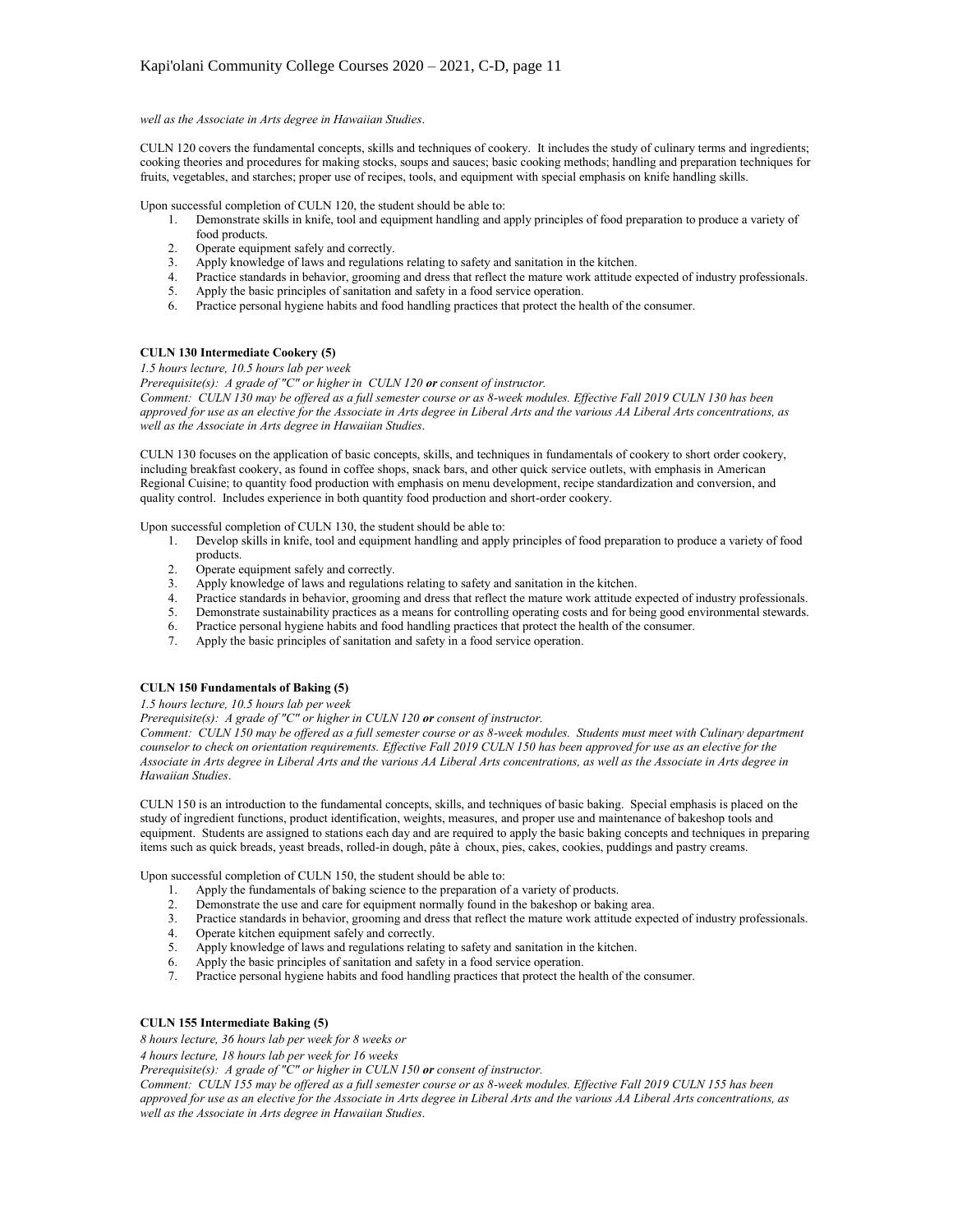CULN 155 includes the study of international culinary terms, ingredient identification, and safety and sanitation practices. The science of lean and rich yeast dough products, flat breads and breakfast goods will be examined. Students will bake a wide variety of artisan breads made using prefermentâs with commercial yeast and wild yeast starters, from sourdough and multi-grain breads, French batards, Italian fougasse and focaccia as well as herb flavored breads to analyze the fine points of taste, texture, and appearance that distinguish fine breads from good breads. Students will expand their knowledge and their application to laminated dough products such as classical French puff pastry dough, croissants and Danish pastries. The molding of non-yeast dough will be covered to create simple bread display pieces. Students will study techniques and presentations creating a variety of layer cakes, tortes, tarts, tartlets, buttercream and icings. A variety of international and popular American pies and baked custards desserts with emphasis on egg cookery will be covered. Students will continue with theories and skill development producing a variety friandises (fancy cookies) for retail sale, using different makeup techniques and evaluate finished product and presentation.

Upon successful completion of CULN 155, the student should be able to:

- 1. Demonstrate skills in advanced decorating techniques and complex preparations of plated desserts, French pastries, confections and classical and international dessert products.
- 2. Practice standards in behavior, grooming and dress that reflect the mature work attitude expected of industry professionals.
- 3. Apply the fundamentals of baking science to the preparation of a variety of products.
- 4. Demonstrate the use and care of equipment normally found in the bakeshop or baking area.
- 5. Operate kitchen equipment safely and correctly.
- 6. Apply knowledge of laws and regulations to safety and sanitation in the kitchen.
- 7. Apply the basic principles of sanitation and safety in a foodservice operation.
- 8. Practice personal hygiene habits and food handling practices that protect the health of the consumer.

### **CULN 160 Dining Room Service (5)**

### *1.5 hours lecture, 10.5 hours lab per week*

*Comment: Effective Fall 2019 CULN 160 has been approved for use as an elective for the Associate in Arts degree in Liberal Arts and the various AA Liberal Arts concentrations, as well as the Associate in Arts degree in Hawaiian Studies*.

CULN 160 is the study and application of the variety of service styles and techniques practiced by industry with special emphasis on the importance of the relationship coordination between the front and the back of the house. It includes the study of stewarding procedures and the study of the principles and practices of profitable alcoholic beverage operations.

Upon successful completion of CULN 160, the student should be able to:

- 1. Apply skills related to dining room service in a variety of service styles.<br>2. Demonstrate quality customer service.
- Demonstrate quality customer service.
- 3. Explain the differences in the various alcoholic and non-alcoholic beverages and evaluate the influence of wine upon food.<br>4. Explain laws and procedures related to responsible alcoholic service.<br>5. Practice standards i
- Explain laws and procedures related to responsible alcoholic service.
- 5. Practice standards in behavior, grooming and dress that reflect the mature work attitude expected of industry professionals.
- 6. Operate kitchen equipment safely and correctly.
- 7. Apply knowledge of laws and regulations relating to safety and sanitation in the kitchen.
- 8. Practice personal hygiene habits and food handling practices that protect the health of the consumer.
- 9. Apply the basic principles of sanitation and safety in a food service operation.

# **CULN 207 Culinary Competition I (5)**

*1.5 hours lecture, 10.5 hours lab per week*

*Prerequisite(s): A grade of "C" or higher in CULN 120 and a minimum overall GPR of 2.0; and successful completion of a practical skills exam or consent of instructor.*

*Comment: Effective Fall 2019 CULN 207 has been approved for use as an elective for the Associate in Arts degree in Liberal Arts and the various AA Liberal Arts concentrations, as well as the Associate in Arts degree in Hawaiian Studies*.

CULN 207 provides students with the knowledge, skill, techniques, managerial principles, and attitudes necessary to compete in a mock salon or state American Culinary Federation (ACF) culinary competition. Students should anticipate spending a minimum of 10 additional hours each week outside of class, both practicing their skills and fiscal responsibility required for a competition. If selected to participate in an ACF sanctioned competition, junior membership in the American Culinary Federation will be required. Students will begin to develop an ePortfolio of the entire course experience with a detailed overview of the stages leading to competition.

Upon successful completion of CULN 207, the student should be able to:

- 1. Develop skills in knife, tool and equipment handling and apply principles of food preparation to produce a variety of food products.
	- 2. Operate equipment safely and correctly.
	- 3. Apply knowledge of laws and regulations relating to safety and sanitation in the kitchen.
	-
	- 4. Value ethical practices in both personal and professional situations.<br>5. Practice standards in behavior, grooming and dress that reflect the n 5. Practice standards in behavior, grooming and dress that reflect the mature work attitude expected of industry professionals.

### **CULN 208 Principles of Culinary Competition II (5)**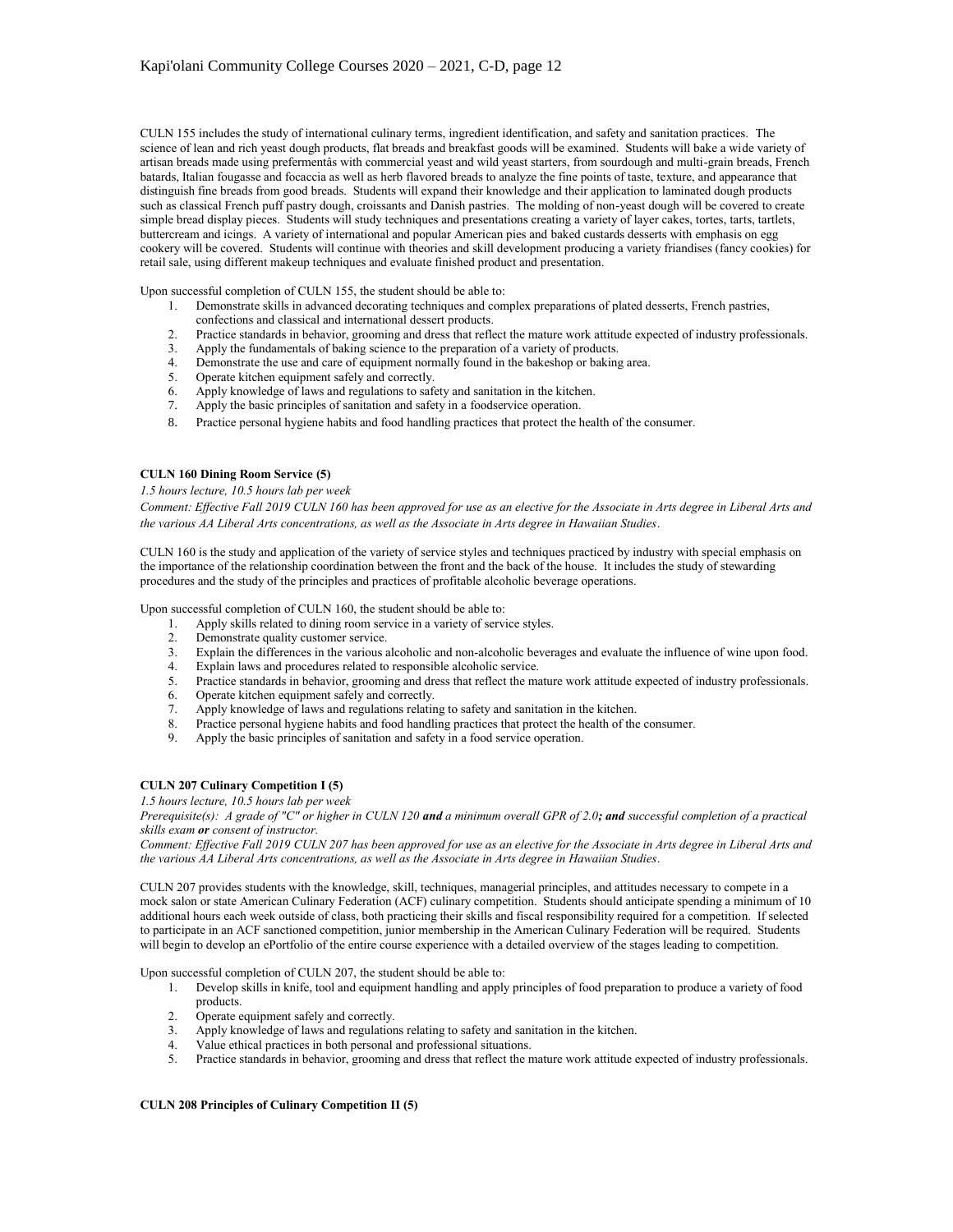## *1.5 hours lecture, 10.5 hours lab per week*

*Prerequisite(s): A grade of "C" or higher in CULN 207 and a minimum overall GPR of 2.0 and consent of instructor. Comment: Effective Fall 2019 CULN 208 has been approved for use as an elective for the Associate in Arts degree in Liberal Arts and the various AA Liberal Arts concentrations, as well as the Associate in Arts degree in Hawaiian Studies*.

CULN 208 prepares students with the knowledge, skill, techniques, managerial principles and attitudes necessary to compete in a regional and/or national American Culinary Federation (ACF) culinary competition. This course is required for all those wishing to participate in an ACF culinary hot food competition. Participation by all of the candidates for the College's Culinary Team is required. Students should anticipate spending 10-15 additional hours each week outside of class both practicing their skills and fiscal responsibility required for the regional competition. If the regional competition is won, students should anticipate spending an additional 15-20 hours per week from the ending date of this course through the date of the ACF National Convention in July. If selected to participate in an ACF sanctioned competition, junior membership in the American Culinary Federation will be required. Students will participate in the planning and implementation of a mock culinary competition which will be located at an unannounced offsite location. Students will develop an ePortfolio of the entire course experience with a detailed overview of the stages leading to competition(s).

Upon successful completion of CULN 208, the student should be able to:

- 1. Develop skills in knife, tool and equipment handling and apply principles of food preparation to produce a variety of food products.
- 2. Operate equipment safely and correctly.
- 3. Apply knowledge of laws and regulations relating to safety and sanitation in the kitchen.
- 4. Value ethical practices in both personal and professional situations.
- 5. Practice standards in behavior, grooming and dress that reflect the mature work attitude expected of industry professionals.

# **CULN 221 Continental Cuisine (5)**

### *1.5 hours lecture, 10.5 hours lab per week*

*Prerequisite(s): A grade of "C" or higher in CULN 130 or consent of instructor or the Culinary Department Chairperson. Comment: Effective Fall 2019 CULN 221 has been approved for use as an elective for the Associate in Arts degree in Liberal Arts and the various AA Liberal Arts concentrations, as well as the Associate in Arts degree in Hawaiian Studies*.

CULN 221 focuses on the expansion of competencies gained in both the Fundamentals of Cookery and Intermediate Cookery courses, emphasizing creativity and the refining and perfecting of skills and techniques acquired; specializing cooked-to-order dishes typically served in hotels and fine dining restaurants with special emphasis on the classical cuisines. The preparation and presentation of Continental and Mediterranean cuisine items for American, French, Russian and Buffet service will be covered.

Upon successful completion of CULN 221, the student should be able to:

- 1. Develop skills in knife, tool and equipment handling and apply principles of food preparation to produce a variety of food products.
	- 2. Operate equipment safely and correctly.
	- 3. Apply knowledge of laws and regulations relating to safety and sanitation in the kitchen.
	- 4. Value cross-cultural perspectives that will allow them to effectively function in the global community.
- 5. Practice standards in behavior, grooming and dress that reflect the mature work attitude expected of industry professionals.
- 6. Apply the basic principles of sanitation and safety in a food service operation.
- 7. Practice personal hygiene habits and food handling practices that protect the health of the consumer.

### **CULN 222 Asian/Pacific Cuisine (5)**

# *1.5 hours lecture, 10.5 hours lab per week*

*Prerequisite(s): A grade of "C" or higher in CULN 130 or consent of instructor or the Culinary Department Chairperson. Comment: Effective Fall 2019 CULN 222 has been approved for use as an elective for the Associate in Arts degree in Liberal Arts and the various AA Liberal Arts concentrations, as well as the Associate in Arts degree in Hawaiian Studies*.

CULN 222 focuses on basic classical Asian/Pacific cookery techniques that have evolved into the culinary concepts and flavors utilized in Pacific Rim and Hawai'i Regional cuisine. Through the production of the contemporary menu, students learn about cooking techniques, specialty ingredients, seasonal foods, spices, and herbs. Lecture topics include Asian/Pacific history, culture, philosophy, and geographical influences on Hawai'i's menus.

Upon successful completion of CULN 222, the student should be able to:

- 1. Demonstrate skills in knife, tool and equipment handling and apply principles of food preparation to produce a variety of food products.
- 2. Operate equipment safely and correctly.
- 3. Apply knowledge of laws and regulations relating to safety and sanitation in the kitchen.
- 4. Practice standards in behavior, grooming and dress that reflect the mature work attitude expected of industry professional.
- 5. Practice personal hygiene habits and food handling practices that protect the health of the consumer.
- 6. Value cross-cultural perspectives that will allow them to effectively function in the global community.
- 7. Apply the basic principles of sanitation and safety in a foodservice operation.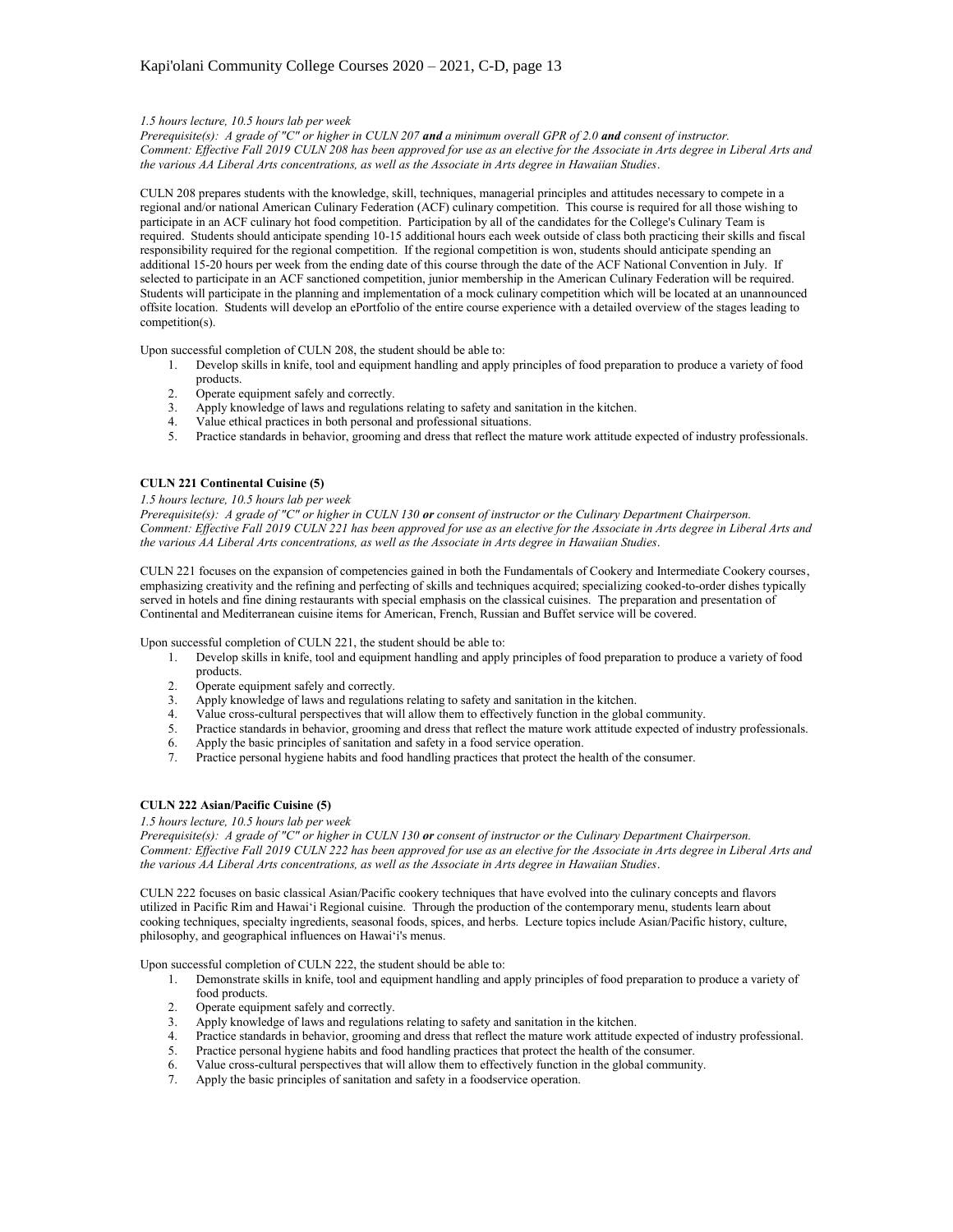# **CULN 231 Food Innovation (5)**

*1.5 hours lecture, 10.5 hours lab per week*

*Prerequisite(s): Credit or concurrent enrollment in FSHE 185 and a grade of "C" or higher in CULN 112; and a grade of "C" or higher in CULN 120 or consent of instructor.*

*Recommended Preparation: A high school level English course and a high school level mathematics course and a high school level science course.*

*Comment: Effective Fall 2019 CULN 231 has been approved for use as an elective for the Associate in Arts degree in Liberal Arts and the various AA Liberal Arts concentrations, as well as the Associate in Arts degree in Hawaiian Studies*.

CULN 231 will focus on the combination of technical and creative skills to take a product from ideation to commercialization. The Food Innovation course will focus on developing food concepts and executing ideas into testing of a final product. Students will learn about current food trends, the food product development process, food safety, food laws and regulations, sensory evaluation, and packaging. A research experience emphasizing the application of the scientific method in Food Product Development is offered in CULN 231.

Upon successful completion of CULN 231, the student should be able to:

- 1. Demonstrate the overall concept of food product development and processing
- 2. Apply culinary knowledge to commercial food manufacturing.
- 3. Apply the scientific method to develop a new food product.
- 4. Practice standards in behavior, grooming and dress that reflect the mature work attitude expected of industry professionals.

## **CULN 240 Garde Manger (4)**

# *2 hours lecture, 6 hours lab per week*

*Prerequisite(s): A grade of "C" or higher in CULN 130 or consent of instructor or the Culinary Department Chairperson. Comment: Effective Fall 2019 CULN 240 has been approved for use as an elective for the Associate in Arts degree in Liberal Arts and the various AA Liberal Arts concentrations, as well as the Associate in Arts degree in Hawaiian Studies*.

CULN 240 students will study the basic garde manger principles with emphasis on the development of skills in the preparation of hors d'oeuvre, appetizers, canapes, and basic garnishes. Items such as aspics, forcemeats, cheeses and decorative centerpieces along with the various methods of food preservation will also be studied.

Upon successful completion of CULN 240, the student should be able to:

- 1. Apply skills in producing a variety of cold food products.<br>2. Prepare items appropriate for buffet presentation, including
- 2. Prepare items appropriate for buffet presentation, including decorative pieces.<br>3. Practice standards in behavior, grooming and dress that reflect the mature wor
- 3. Practice standards in behavior, grooming and dress that reflect the mature work attitude expected of industry professionals.
- 4. Demonstrate skill in knife, tool and equipment handling and apply principles of food preparation to produce a variety of food products.
- 5. Operate kitchen equipment safely and correctly.
- 6. Apply knowledge of laws and regulations relating to safety and sanitation in the kitchen.
- 7. Apply the basic principles of sanitation and safety in a food service operation.
- 8. Practice personal hygiene habits and food handling practices that protect the health of the consumer.

# **CULN 252 Patisserie (5)**

## *1.5 hours lecture, 10.5 hours lab per week*

*Prerequisite(s): A grade of "B" or higher in CULN 155 or consent of instructor or the Culinary Department Chairperson. Comment: Effective Fall 2019 CULN 252 has been approved for use as an elective for the Associate in Arts degree in Liberal Arts and the various AA Liberal Arts concentrations, as well as the Associate in Arts degree in Hawaiian Studies*.

CULN 252 includes the study of classical patisserie terms, safety and sanitation practices. Emphasis will be placed on hot, cold, and frozen desserts. Contemporary plated desserts, ice cream, sorbet, sherbets, yogurt-based ice cream, compotes and coulis will be introduced. Students will study the broad spectrum of classical and contemporary techniques and presentations in creating popular international desserts from France, Switzerland, Italy, Austria, and Germany. Topics will include the use of Bavarian cream, ganache, buttercream, mousse filling, chocolate, puff pastry (pâte feuilletée), sugar dough (pâte sucrée) éclair paste (pâte à choux), ribbon cake (biscuit joconde), dacquoise, and other meringue products. The fundamentals of tempering chocolate will be introduced to create chocolate décor and filigree work. Ribbon cake and stencil work to complement dessert presentation will be utilized. Students will be introduced to hot and cold soufflés, French pastries, petits fours, and advanced cake decorating principles.

Upon successful completion of CULN 252, the student should be able to:

- 1. Demonstrate skills in advanced decorating techniques and complex preparations of plated desserts, French pastries,
- confections and classical and international dessert products.
- 2. Value ethical practices in both personal and professional situations.
- 3. Practice standards in behavior, grooming and dress that reflect the mature work attitude expected of industry professionals.<br>4. Apply the fundamentals of baking science to the preparation of a variety of products.
- Apply the fundamentals of baking science to the preparation of a variety of products.
- 5. Demonstrate the use and care of equipment normally found in the bakeshop or baking area.
- 6. Operate kitchen equipment safely and correctly.
- 7. Apply knowledge of laws and regulations relating to safety and sanitation in the kitchen.
- Apply the basic principles of sanitation and safety in a food service operation.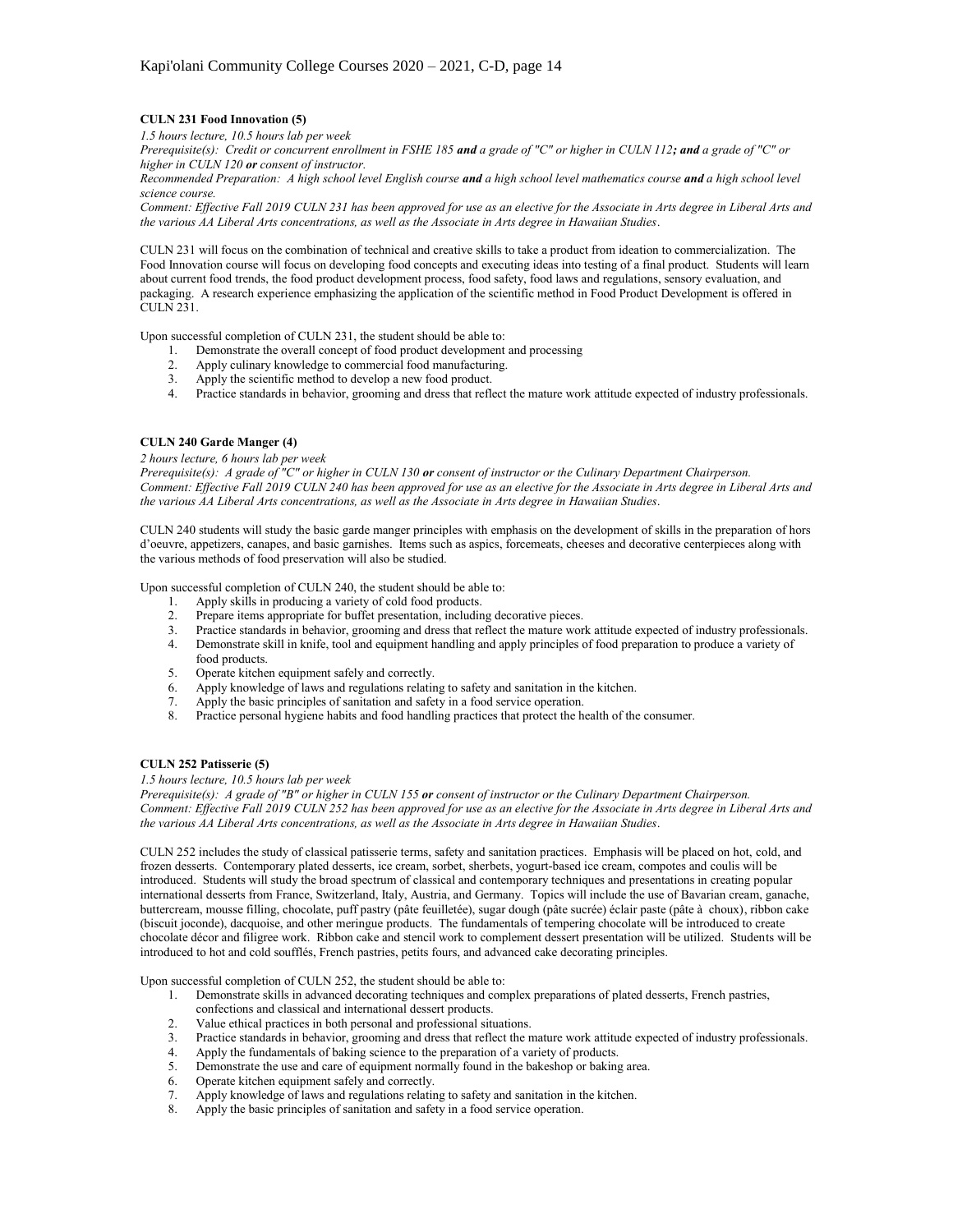- 9. Practice personal hygiene habits and food handling practices that protect the health of the consumer.
- 10. Demonstrate the importance of a variety of sustainability practices and be able to implement environmental stewards.

## **CULN 253 Confiserie (5)**

*1.5 hours lecture, 10.5 hours lab per week*

*Prerequisite(s): A grade of "B" or higher in CULN 155 or consent of instructor or the Culinary Department Chairperson. Comment: Effective Fall 2019 CULN 253 has been approved for use as an elective for the Associate in Arts degree in Liberal Arts and the various AA Liberal Arts concentrations, as well as the Associate in Arts degree in Hawaiian Studies*.

CULN 253 is the study of a variety of traditional and innovative centerpieces. Students will create seasonal centerpieces, using various mediums such as chocolate, royal icing, pastillage, marzipan, nougatine, and sugar products. Principles of preparation and application are presented and applied in the creation of hand-molded marzipan figurines. Student will continue with theory and skill development working with chocolate couverture, using tempering, spraying, coating, molding, and hand dipping applications with special emphasis on French truffles, candies and after-dinner confections. Finished products will be examined, using flavor, texture, color, consistency, creativity, originality and suitability for display exhibit as an evaluation tool.

Upon successful completion of CULN 253, the student should be able to:

- 1. Demonstrate skills in advanced decorating techniques and complex preparations of plated desserts, French pastries, confections and classical and international dessert products.
- 2. Practice standards in behavior, grooming and dress that reflect the mature work attitude expected of industry professional.
- 3. Apply the fundamentals of baking science to the preparation of a variety of products.
- 4. Demonstrate the use and care of equipment normally found in the bakeshop or baking area.
- 5. Operate kitchen equipment safely and correctly.<br>6. Apply knowledge of laws and regulations relating
- Apply knowledge of laws and regulations relating to safety and sanitation in the kitchen.
- 7. Apply the basic principles of sanitation and safety in a food service operation.
- 8. Practice personal hygiene habits and food handling practices that protect the health of the consumer.
- 9. Demonstrate the importance of a variety of sustainability practices and be able to implement environmental stewards.

### **CULN 272 Hospitality Purchasing and Cost Control (5)**

*5 hours lecture per week*

*Prerequisite(s): A grade of "C" or higher in CULN 120 or consent of instructor or the Culinary Department Chairperson. Corequisite(s): CULN 272L.*

*Comment: Effective Fall 2019 CULN 272 has been approved for use as an elective for the Associate in Arts degree in Liberal Arts and the various AA Liberal Arts concentrations, as well as the Associate in Arts degree in Hawaiian Studies*.

CULN 272 is a study of cost control systems as they apply to restaurants, hotels, and other food service operations such as the College's food service complex. It includes experience in the preparation of financial and control related reports, and the analysis of such. It utilizes the practical learning experiences of the computer laboratory to anchor and reinforce knowledge.

Upon successful completion of CULN 272, the student should be able to:

- 1. Explain laws and procedures related to responsible alcoholic service.
- 2. Perform mathematical functions related to foodservice operations.<br>3. Demonstrate the overall concept of purchasing and receiving pract
- Demonstrate the overall concept of purchasing and receiving practices in quality foodservice operations.
- 4. Apply knowledge of quality standards and regulations governing food products to the purchasing function.
- 5. Receive and store food and non-food items properly.
- 6. Value ethical practices in both personal and professional situations.<br>7. Practice standards in behavior, grooming and dress that reflect the n
- 
- 7. Practice standards in behavior, grooming and dress that reflect the mature work attitude expected of industry professionals. 8. Demonstrate the importance of a variety of sustainability practices and be able to implement them in food service operations as a means for controlling operating costs and for being good environmental stewards.

### **CULN 272L Hospitality Purchasing and Cost Control Lab (1)**

*3 hours lab per week*

*Prerequisite(s): A grade of "C" or higher in CULN 120 or consent of instructor or the Culinary Department Chairperson. Corequisite(s): CULN 272.*

*Comment: Effective Fall 2019 CULN 272L has been approved for use as an elective for the Associate in Arts degree in Liberal Arts and the various AA Liberal Arts concentrations, as well as the Associate in Arts degree in Hawaiian Studies*.

CULN 272L is a study of cost control systems as they apply to restaurants, hotels, and other food service operations such as the College's food service complex. It includes experience in the preparation of financial and control related reports, and the analysis of such. It utilizes the practical learning experiences of the computer laboratory to anchor and reinforce knowledge.

Upon successful completion of CULN 272L, the student should be able to:

- 1. Explain laws and procedures related to responsible alcoholic service.
- 2. Perform mathematical functions related to foodservice operations.
- 3. Demonstrate the overall concept of purchasing and receiving practices in quality foodservice operations.
- 4. Apply knowledge of quality standards and regulations governing food products to the purchasing function.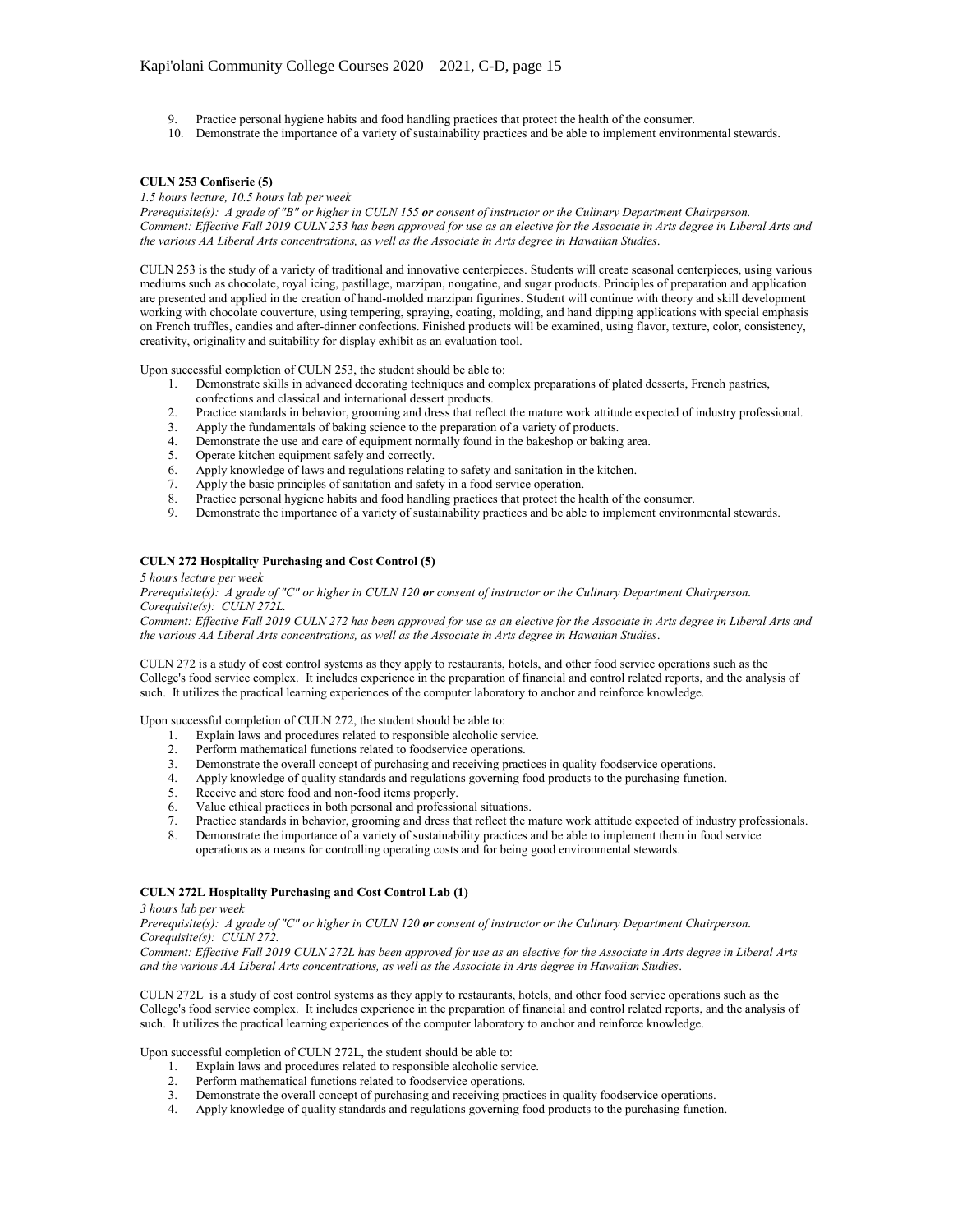# Kapi'olani Community College Courses 2020 – 2021, C-D, page 16

- 5. Receive and store food and non-food items properly.
- 
- 6. Demonstrate ethical practices in both personal and professional situations. 7. Practice standards in behavior, grooming and dress that reflect the mature work attitude expected of industry professionals.
- 8. Demonstrate the importance of a variety of sustainability practices and be able to implement them in foodservice operations as a means for controlling operating costs and for being good environmental stewards.

## **CULN 310 Current Trends in the Culinary Industry (3)**

#### *3 hours lecture per week*

*Prerequisite(s): Satisfactory completion of the Associate in Science degree in Culinary Arts with a specialization in Culinary Arts program or consent of instructor.*

*Comment: Effective Fall 2019 CULN 310 has been approved for use as an elective for the Associate in Arts degree in Liberal Arts and the various AA Liberal Arts concentrations, as well as the Associate in Arts degree in Hawaiian Studies*.

CULN 310 focuses on current trends in the culinary industry that impact Hawai`i's cultural, social, environmental, and economic viability in the global marketplace. Students examine hospitality and culinary managerial issues that affect business strategies on a macro and/or micro level. Course content includes eco-sustainability, market stability, labor development workforce, cultural values, and national and international culinary trends that affect Hawai'i's food service and tourism industries.

Upon successful completion of CULN 310, the student should be able to:

- 1. Evaluate ethical, social, environmental, legal and economic issues that impact the quality of the industry's human resources.
- 2. Analyze local, national and international safety and sanitation issues such as irradiation, genetic engineering, bio waste and safe practices in farming and processing activities.
- 3. Formulate a list of challenges faced by suppliers that support Hawai`i's food business and visit farms, seafood suppliers, and other food service businesses and organizations that have an overall effect on the food service business in Hawai`i and internationally.
- 4. Propose a plan that demonstrates a proactive approach to environmental issues such as waste recycling, energy conservation, or other industry practices.
- 5. Evaluate new business opportunities in culinology, personal and private chef services, research & development, and health care.
- 6. Assess the challenges in providing services to a global culinary market.
- 7. Practice standards in behavior, grooming and dress that reflect the mature work attitude expected of industry professionals.

# **CULN 321 Contemporary Cuisines (3)**

*1 hour lecture, 6 hours lab per week*

*Prerequisite(s): Satisfactory completion of the Associate in Science degree in Culinary Arts with a specialization in Culinary Arts program or consent of instructor.*

*Comment: Effective Fall 2019 CULN 321 has been approved for use as an elective for the Associate in Arts degree in Liberal Arts and the various AA Liberal Arts concentrations, as well as the Associate in Arts degree in Hawaiian Studies*.

CULN 321 evaluates the contemporary menus and techniques used by chefs throughout Hawai`i and abroad. Students prepare and cook menu items that utilize techniques and food products found in contemporary cutting-edge restaurants, hotels and clubs. Students will assess cooking technologies that incorporate molecular gastronomy, energy efficiency, environmental awareness and cost effectiveness.

Upon successful completion of CULN 321, the student should be able to:

- 1. Define the roles of team dynamics, effective communication and leadership in producing a menu.
- 2. Select and use the proper cooking technologies, equipment, supplies, and production setup required to produce a menu.
- 3. Predict the impact of the target market's demographics and psychographics upon the appropriate product quality and taste, plate presentations, and service that will contribute to the menu's success.
- 4. Evaluate the influence of geography, culture, religion and history on the presentation style and development of the cuisine.
- 5. Integrate theoretical and practical knowledge of new and learned techniques to evaluate unique and creative dishes appropriate for the course.
- 6. Apply advanced culinary techniques to the preparation and presentation of dishes.<br>7. Design, produce and evaluate a menu appropriate for the course.
- Design, produce and evaluate a menu appropriate for the course.
- 8. Prepare a meal service that is evaluated on taste profiles, dish presentation and service.
- 9. Compare and contrast differences in Eastern and Western spices, seasonings, flavoring combinations, and food ingredients representative of a culinary region.

## **CULN 322 Advanced Asian Cuisines (3)**

*1 hour lecture, 6 hours lab per week*

*Prerequisite(s): Satisfactory completion of the Associate in Science degree in Culinary Arts with a specialization in Culinary Arts program or consent of instructor.*

*Comment: Student must purchase Asian specialty knives and tools at an approximate cost of \$200. Effective Fall 2019 CULN 322 has been approved for use as an elective for the Associate in Arts degree in Liberal Arts and the various AA Liberal Arts concentrations, as well as the Associate in Arts degree in Hawaiian Studies*.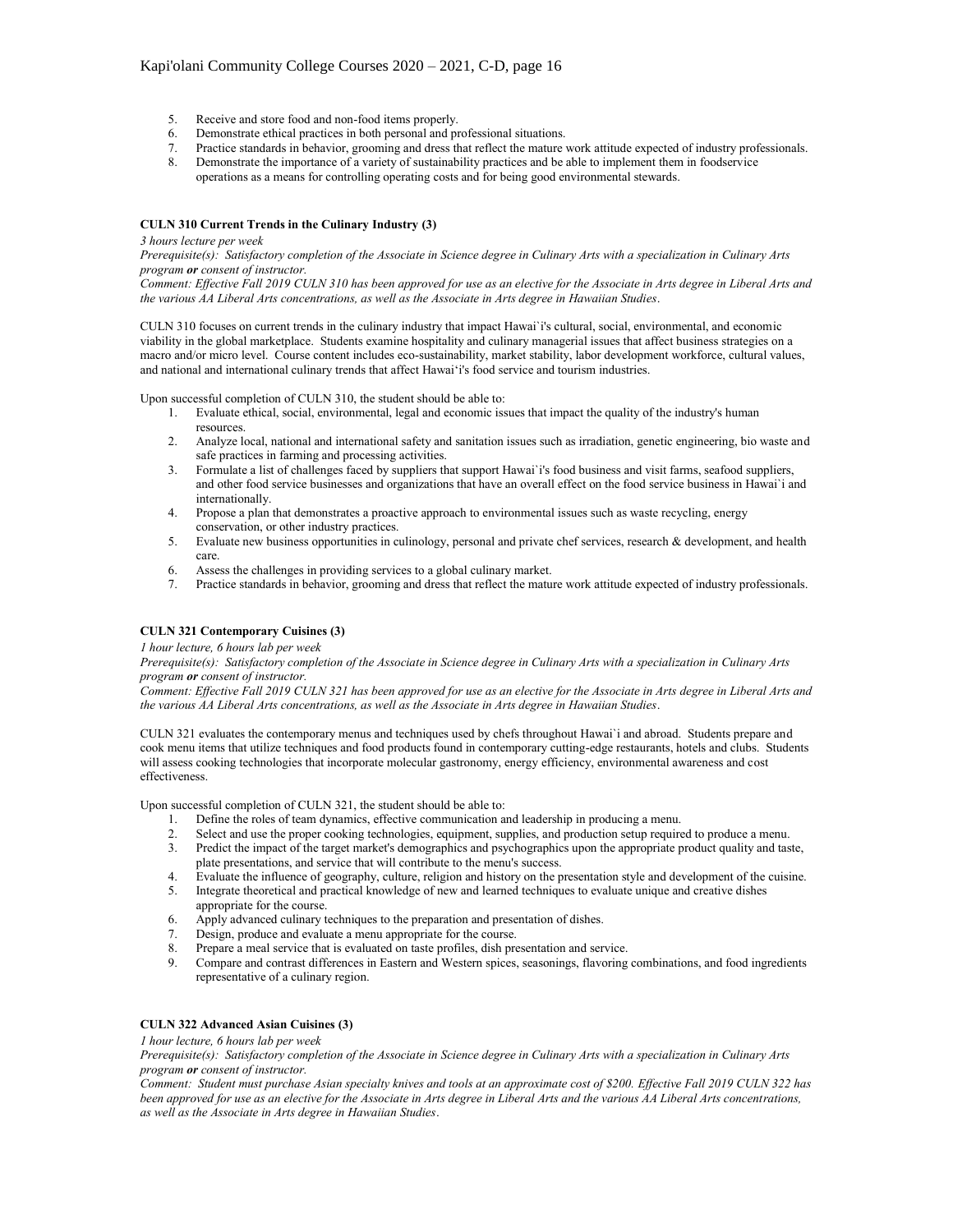CULN 322 assesses the advanced cooking techniques, presentation and service of traditional and modern Asian Cuisine incorporating the various regions of China, Southeast Asia and countries that make up the Asian Pacific culinary arena. The influence of this cuisine on the traditional and contemporary cuisine of Hawai`i will be evaluated and critiqued. Students will prepare and cook menu items that utilize specialized Asian cooking methods, tools, small wares and food preparation equipment while working with indigenous food resources, products and seasonal ingredients exclusive of the country or region. Topics address the impact of culture, geography, religion and history on the culinary traditions of Asia.

Upon successful completion of CULN 322, the student should be able to:

- 1. Define the roles of team dynamics, effective communication, and leadership in producing an advanced Asian menu.
- 2. Select and use the proper cooking technologies, equipment, supplies, and production set-up required to produce an advanced Asian menu.
- 3. Evaluate the influence of an Asian country's geography, culture, religion and history on the presentation style and development of the cuisine.
- 4. Apply advanced culinary techniques to the preparation and presentation of dishes exclusive to Hawai`i or an Asian culinary region.
- 5. Compare and contrast differences in spices, seasonings, flavoring combinations, and food ingredients representative of a culinary region.
- 6. Design, produce and evaluate an advanced Asian menu.
- 7. Prepare a meal service that is evaluated on taste profiles, dish presentation and service.

# **CULN 330 (Alpha) Special Culinary Topics (3)**

*1 hour lecture, 6 hours lab per week*

*Prerequisite(s): Satisfactory completion of the Associate in Science degree in Culinary Arts with a concentration in Culinary Arts program or consent of instructor.*

*Comment: CULN 330 is repeatable for a maximum of three credits with consent of instructor. Student must purchase specialty knives and tools at an approximate cost of \$200. Effective Fall 2019 CULN 330 has been approved for use as an elective for the Associate in Arts degree in Liberal Arts and the various AA Liberal Arts concentrations, as well as the Associate in Arts degree in Hawaiian Studies*.

CULN 330 (Alpha) appraises advanced level culinary cuisine topics that build upon culinary and managerial skills learned in the AS degree level of culinary and/or pastry arts, and may vary semester to semester. Each course will support theoretical and practical experience in a specific topic as it relates to culinary and/or hospitality learning. Students may also synthesize into their learning knowledge obtained by working with visiting chefs and mentors. Specific objectives will be formulated for each special topics class.

Upon successful completion of CULN 330, the student should be able to:

- 1. Assess culinary topics as they relate to learning objectives.
- 2. Define the roles of team dynamics, effective communication, and leadership in producing the special topic menu.
- 3. Select the cooking technologies, equipment, supplies, and production set-up required to produce the special topic menu.
- 4. Evaluate the influence of geography, culture, religion and history on the presentation style and development of the special topic menu.
- 5. Apply advanced culinary techniques to the preparation and presentation of dishes reflective of the special topic menu.
- 6. Prepare a meal service that is evaluated on taste profiles, dish presentation and service.

### **CULN 330B Special Culinary Topics: Food Science and Modernist Cuisine (3)**

*1 hour lecture, 6 hours lab per week*

*Prerequisite(s): Satisfactory completion of the Associate in Science degree in Culinary Arts with a specialization in Culinary Arts program or consent of instructor.*

*Comment: CULN 330B is repeatable for a maximum of six credits with consent of instructor. Student must purchase specialty knives and tools at an approximate cost of \$200. Effective Fall 2019 CULN 330B has been approved for use as an elective for the Associate in Arts degree in Liberal Arts and the various AA Liberal Arts concentrations, as well as the Associate in Arts degree in Hawaiian Studies*.

CULN 330B appraises the advanced level culinary cuisine topic of Food Science and the Modernist Cuisine that builds upon culinary and managerial skills learned in the AS degree level of culinary and/or pastry arts. Modernist cuisine is an approach to food that values pure flavors, precise execution, and the scientific method to advance the art of cooking. Students will synthesize into their learning knowledge of the theories of food science along with hands-on experimentation in a culinary kitchen.

Upon successful completion of CULN 330B, the student should be able to:

- 1. Assess the topic of food science and the modernist cuisine as they relate to learning objectives.
- 2. Define the roles of team dynamics, effective communication, and leadership in producing modernist menu items.
- Select the cooking technologies, equipment, supplies, and production set-up required to produce the modernist menu items.
- 3. Select the cooking technologies, equipment, supplies, and production set-up required to produce the modernist mer<br>4. Evaluate the influence of geography, culture, religion and history on the presentation style and devel modernist menu items.
- 5. Apply advanced culinary techniques and the scientific method to the preparation and presentation of dishes reflective of the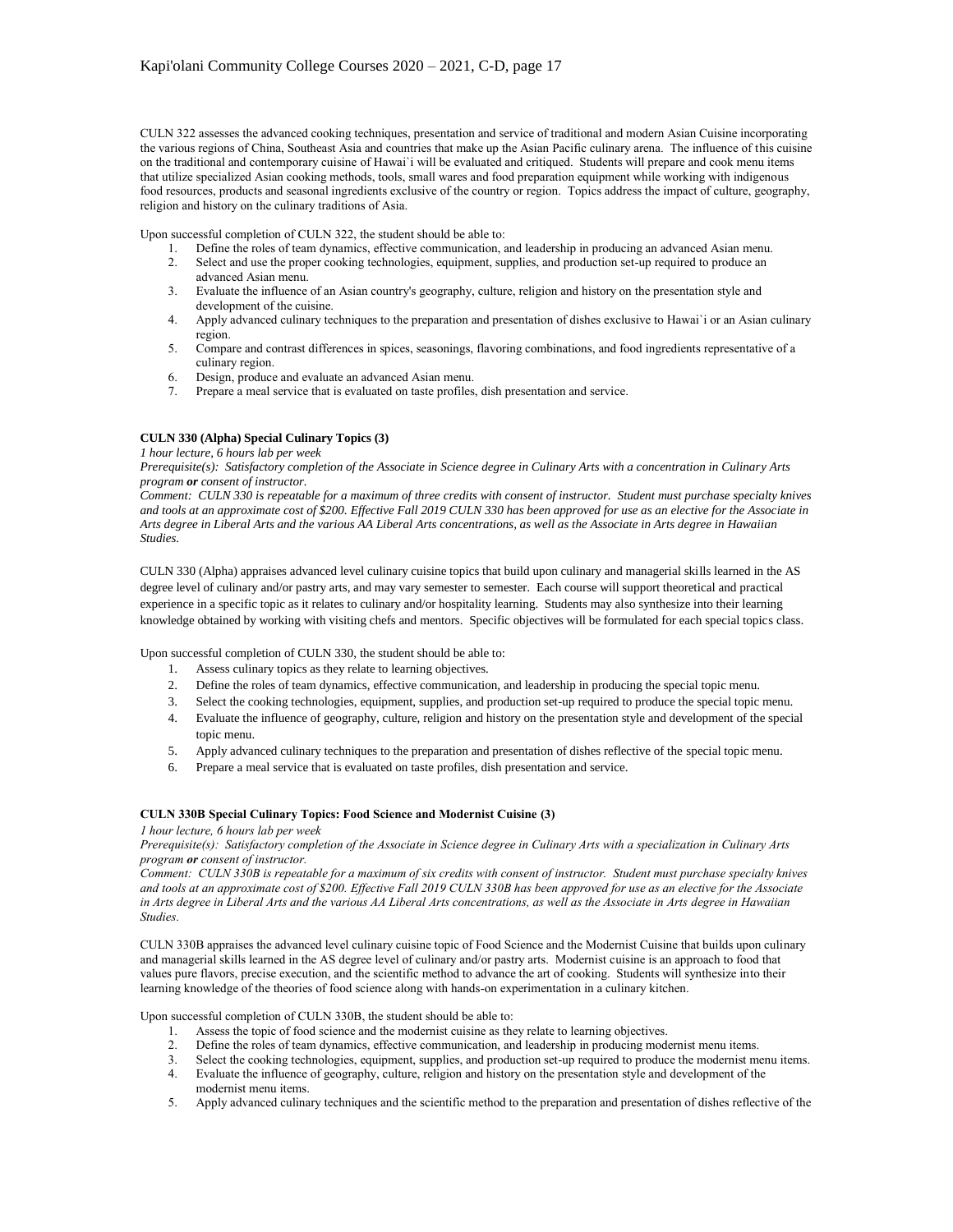modernist cuisine.

6. Prepare modernist menu items that are evaluated on taste profiles, dish presentation and method of preparation.

### **CULN 360 Beverage Service Management (3)**

*3 hours lecture per week*

*Prerequisite(s): Satisfactory completion of the Associate in Science degree in Culinary Arts with a specialization in Culinary Arts program or consent of instructor.*

*Comment: Effective Fall 2019 CULN 360 has been approved for use as an elective for the Associate in Arts degree in Liberal Arts and the various AA Liberal Arts concentrations, as well as the Associate in Arts degree in Hawaiian Studies*.

CULN 360 evaluates quality service and management of both alcoholic and non-alcoholic beverages to include: product information, food pairings, purchasing, controlling, storing, pricing, marketing, selling and serving of a restaurant's beverage menu. Beverage laws and regulations will also be covered in this class. Class projects include the design of a beverage menu and layout of a beverage program for a typical business. This course prepares students to take a National Certification Exam in Alcohol Awareness.

Upon successful completion of CULN 360, the student should be able to:

- 1. Integrate the knowledge, skills and attitudes in all areas of advanced culinary arts necessary to prepare qualified students for professional level careers in the contemporary culinary industry.
- 2. Synthesize the conceptual, managerial and technical skills necessary to achieve a successful career in the culinary/food service industry.
- 3. Incorporate within their work ethic the standards in attendance, behavior, grooming and dress that reflect the mature work attitude expected of industry professionals.

# **CULN 380 Nutritional Cuisines (3)**

*1 hour lecture, 6 hours lab per week*

*Prerequisite(s): Satisfactory completion of the Associate in Science degree in Culinary Arts with a specialization in Culinary Arts program or consent of instructor.*

*Comment: Effective Fall 2019 CULN 380 has been approved for use as an elective for the Associate in Arts degree in Liberal Arts and the various AA Liberal Arts concentrations, as well as the Associate in Arts degree in Hawaiian Studies*.

CULN 380 introduces the principles of nutritional science in the preparation of food in order to maintain a healthy eating style. Students formulate menus that integrate healthy standards for the general public as well as special dietary needs. These standards are recommended by agencies such as the American Dietetic Association and the American Heart Association. Students will synthesize the principles of nutrition and basic cooking techniques to prepare recipes and menus that promote healthy eating. They will select and balance food nutrients, quality seasonal products, and appropriate portion size, while maximizing texture, color, and flavor.

Upon successful completion of CULN 380, the student should be able to:

- 1. Integrate the knowledge, skills and attitudes in all areas of advanced culinary arts necessary to prepare qualified students for professional level careers in the contemporary culinary industry.
- 2. Synthesize the conceptual, managerial and technical skills necessary to achieve a successful career in the culinary/food service industry.
- 3. Incorporate within their work ethic the standards in attendance, behavior, grooming and dress that reflect the mature work attitude expected of industry professionals.

# **DANCE**

# **DNCE 121 Beginning Ballet I (3) KCC AA/DA**

*1.5 hours lecture, 3 hours lecture/lab per week*

*Recommended Preparation: Qualification for ENG 100 or qualification for ESL 100.*

*Comment: DNCE 121 may be repeated for a maximum of 6 credits. Students will be required to purchase appropriate footwear for DNCE 121.*

DNCE 121 will introduce students to basic vocabulary and movement techniques that identify ballet as a unique performance art. Each class period, students will engage in physical practice to gain mastery in the fundamentals of ballet technique.

Upon successful completion of DNCE 121, the student should be able to:

- 1. Identify, using appropriate vocabulary, perform and explain the basic purposes of a range of basic barre exercises.
- 2. Identify, using appropriate vocabulary, and perform a range of basic center exercises.<br>3. Perform simple choreographed combinations in the areas of adagio, petite allegro, gra
- 3. Perform simple choreographed combinations in the areas of adagio, petite allegro, grand allegro, and pirouette preparation.
- Explain the importance of the fundamental techniques of plié, and tendu.
- 5. Distinguish performance dynamics through execution of adagio, petite allegro and allegro combinations.
- 6. Display increased levels in personal strength, flexibility, coordination and movement memory.
- 7. Discuss Ballet in its relationship to its historical context and to other art forms.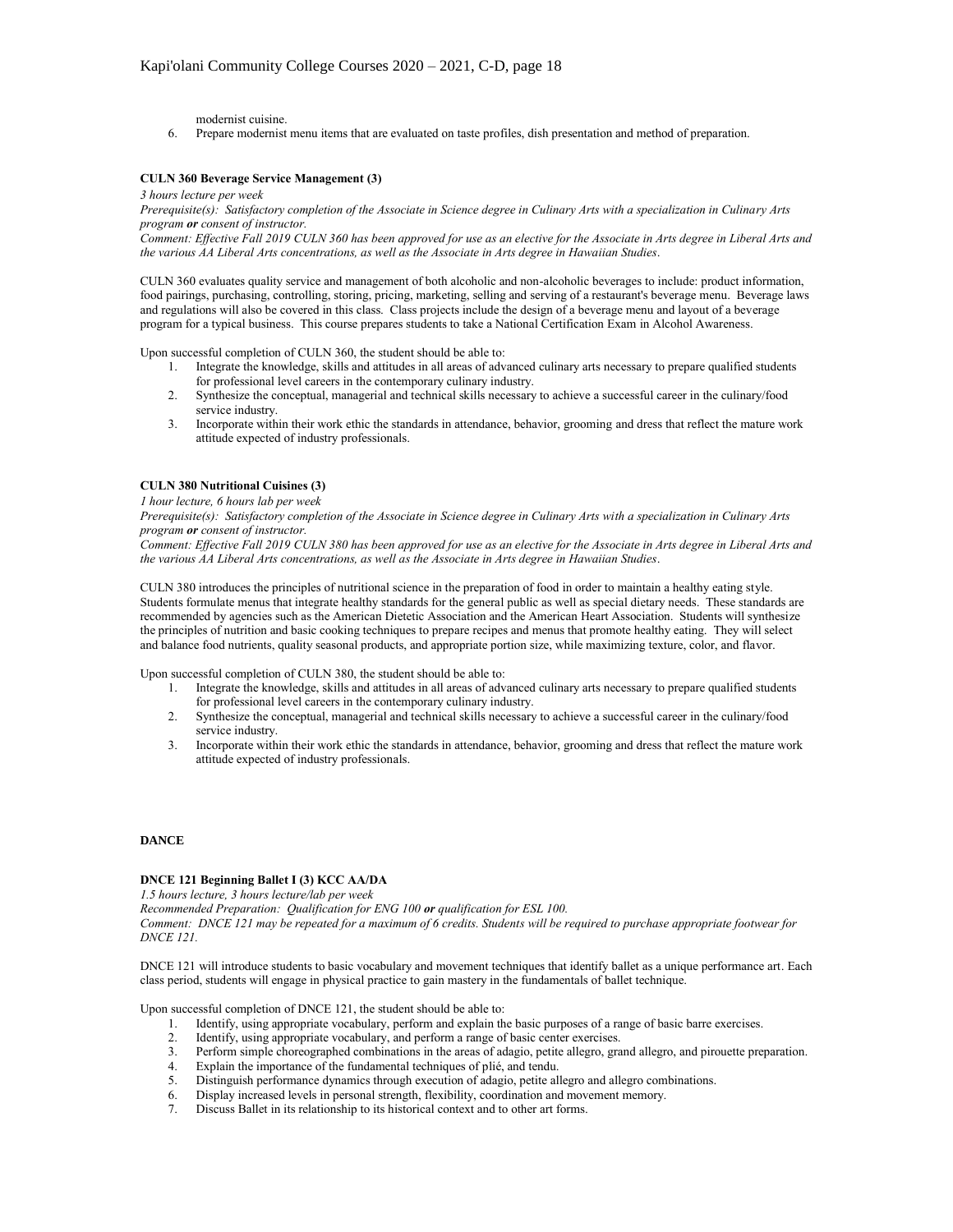# **DNCE 122 Beginning Ballet II (3) KCC AA/DA**

*1.5 hours lecture, 3 hours lecture/lab per week Prerequisite(s): DNCE 121 or consent of instructor.*

*Comment: DNCE 122 is repeatable for a maximum of six credits. Students will be required to purchase appropriate footwear for DNCE 122.*

DNCE 122 provides a continuing course in the art and performance of Ballet at a beginning level. Students will develop their understanding of ballet vocabulary and mastery of ballet techniques through continued physical practice in combinations of increasing complexity.

Upon successful completion of DNCE 122, the student should be able to:

- 1. Identify, using appropriate vocabulary, perform and explain how a range of basic barre exercises develop into increasingly complex sequences of movement.
- 2. Identify, using appropriate vocabulary, and perform a range of center exercises beyond the basic elements of ballet.
- 3. Perform simple choreographed combinations in the areas of adagio, petite allegro, grand allegro, and pirouette en dehors and en dedans.
- 4. Explain the importance of the fundamental techniques of plié, and tendu.
- 5. Identify stage directions, various directions in space, and directions of movement, using appropriate vocabulary.<br>6. Begin to explore potential for personal expression through performance dynamics in the execution of ad
- 6. Begin to explore potential for personal expression through performance dynamics in the execution of adagio, petite allegro and allegro combinations.
- 7. Display increased levels in personal strength, flexibility, coordination and movement memory.
- 8. Explain the relationship of Ballet to other art forms.

# **DNCE 131 Modern Dance I (3) KCC AA/DA**

*1.5 hours lecture, 3 hours lecture/lab per week*

*Comment: DNCE 131 is repeatable once for a maximum of six credits.*

DNCE 131 Modern Dance I is an introduction to basic modern dance technique as a communicative art form. This course emphasizes skills in various styles of movement fundamentals, rhythm, kinesthetic awareness, and creative process.

Upon successful completion of DNCE 131, the student should be able to:

- 1. Demonstrate comprehension and articulate movement vocabulary.
- 2. Demonstrate by combining specific dance/ movement patterns a development of muscle memory and kinesthetic awareness.
- 3. Demonstrate the creative process by expressing movement through structured improvisation problems.
- 4. Show comprehension of alignment, centering, and balance.
- 5. Show an acute sense of rhythm, pulse, and phrasing.
- 6. Demonstrate an increased range and variety of body motion, flexibility, strength, control, and coordination.

## **DNCE 132 Modern Dance II (3) KCC AA/DA**

*1.5 hours lecture, 3 hours lecture/lab per week*

*Prerequisite(s): DNCE 131 or consent of instructor.*

*Comment: DNCE 132 is repeatable once for a maximum of six credits.*

DNCE 132 Modern Dance II is the second course in a two-semester sequence of introductory level modern dance technique. The emphasis of this course is to continue developing skills in fundamental movements and concepts and to further develop comprehension of dance as a communicative art form through the creative process.

Upon successful completion of DNCE 132, the student should be able to:

- 1. Demonstrate greater technical proficiency and range of varied body motion, flexibility, strength, and coordination.
- 2. Demonstrate greater comprehension and articulation of movement vocabulary and concepts.
- 3. Demonstrate proficiency of muscle memory and kinesthetic awareness by/through combining specific dance/movement patterns.
- 4. Show further comprehension of alignment, centering and balance.
- 5. Demonstrate greater comprehension of the creative process by exploring movement through structured improvisation.
- 6. Show an acute sense of rhythm, pulse, and phrasing.

### **DNCE 150 Introduction to Dance (3) KCC AA/DA and KCC AS/AH**

*3 hours lecture per week*

DNCE 150, Introduction to Dance, is predominantly a lecture class introducing students to dance as an art form and as an activity uniquely human. Dance techniques, movement analysis, choreographic styles, dance history and philosophy are examined by participatory activities, lectures, demonstrations, videos and performances. Varieties of dance are considered with an emphasis on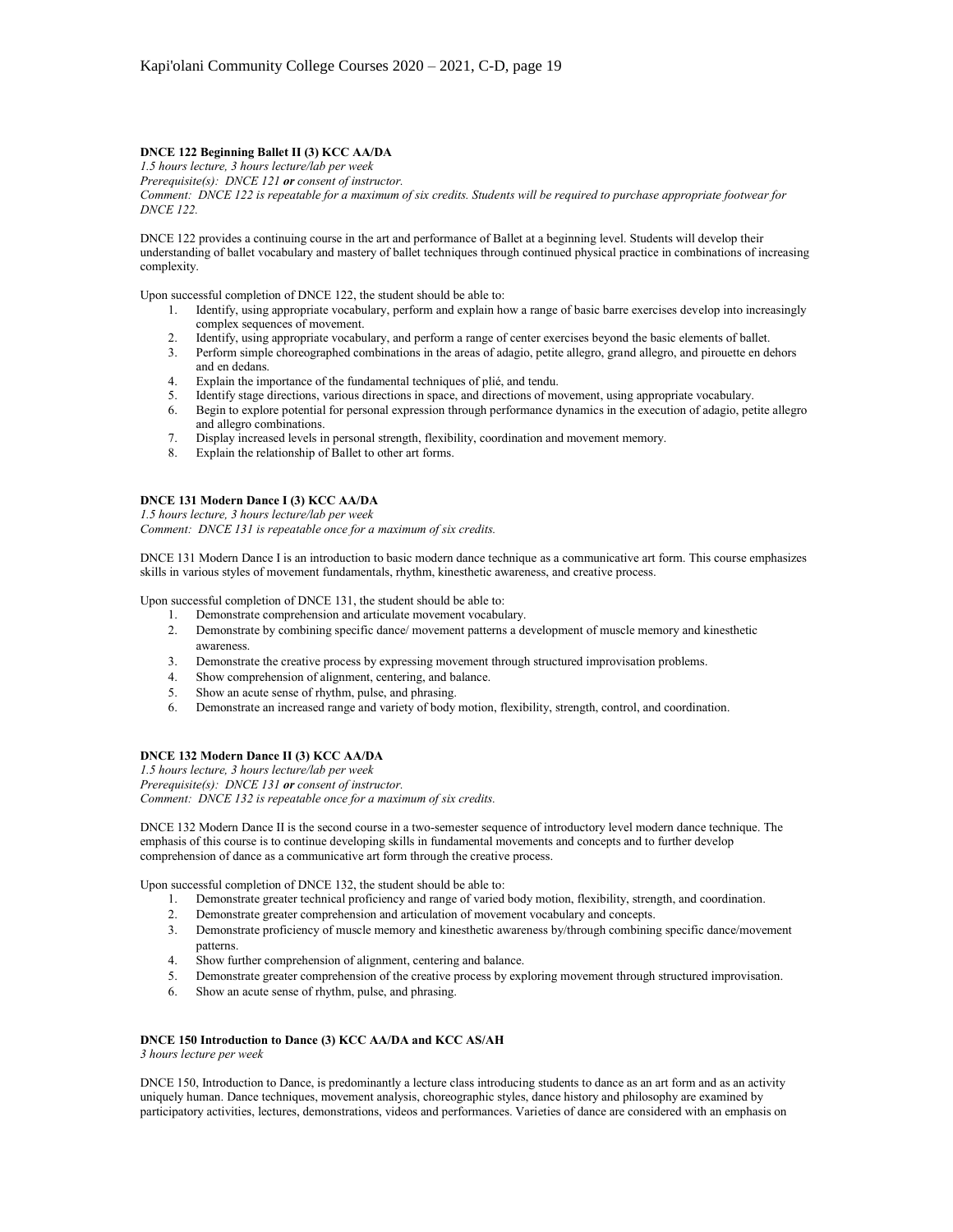#### Western theatrical styles.

Upon successful completion of DNCE 150, the student should be able to:

- 1. Identify and analyze dance using the basic knowledge of the elements of movement, Laban analysis, and dance technique of a variety of dance styles.
	- 2. Demonstrate verbal, written, and group communication skills relevant to dance.
	- 3. Explain the history, philosophy, and cultural aspects of various types of dance.

# **DNCE 212 Traditional Hula (3)**

*1.5 hours lecture, 3 hours lecture/lab per week*

*Comment: DNCE 212 may be taken for a letter grade and credit/no credit. DNCE 212 may not be audited.*

DNCE 212 is a beginning course in traditional hula. DNCE 212 includes performance of repertoire and technique at an elementary level.

Upon successful completion of DNCE 212, the student should be able to:

- 1. Perform the basic step vocabulary and hand/implement movements associated with the traditional hula learned in the class.
- 2. Explain, verbally or in writing, the histories, persons and mythologies, including kaona, referenced in the mele and oli studied.
- 3. Perform all hula learned in the course in unison, with lyrical expression of the text, and understanding of the significance of what one is dancing.
- 4. Prepare adornments and explain their significance for the specific hula performed.
- 5. Discuss the differences between traditional and modern styles of hula and the significance of hula within traditional Hawaiian culture.

# **DNCE 213 Modern Hula (3)**

*1.5 hours lecture, 3 hours lecture/lab per week Comment: DNCE 213 may be taken for a letter grade and credit/no credit only. DNCE 213 may not be audited.*

DNCE 213 is a beginning course in modern hula, with emphasis on dances which can be developed creatively and used in social situations.

Upon successful completion of DNCE 213, the student should be able to:

- 1. Perform basic step vocabulary using appropriate hand gestures and hula instruments associated with modern hula learned in class.
- 2. Explain, verbally or in writing, the histories, stories or places, including kaona, referenced in the mele studied.
- 3. Perform all hula learned in the course in unison, with lyrical expression of the text, and understanding of the significance of what one is dancing.
- 4. Prepare adornments and explain their significance for the specific hula performed.
- 5. Discuss the differences between traditional and modern styles of hula and the place of hula within modern Hawaii.

## **DEAF STUDIES**

#### **DEAF 201 Introduction to Deaf Education (3)**

*3 hours lecture per week*

*Prerequisite(s): A grade of "B" or higher in ASL 101 and a grade of "B" or higher in ASL 102; and a grade of "C" or higher in ENG 100 or a grade of "C" or higher in ESL 100.*

*Comment: Letter grade only. DEAF 201 may not be audited. DEAF 201 may not be taken credit/no credit. DEAF 201 may require field assignments to be conducted at a preK-12 school/classroom setting.*

DEAF 201 provides a historical overview and comprehensive study of the education of deaf individuals from its roots through evolution to the present. Students will examine differing philosophies, types of educational programs, instructional approaches, problems, and issues by researching applicable studies and published literature by distinguished scholars in the field of deaf education, special education, and bilingual education. Students will examine literary contributions by significant individuals in the form of poetry, essays, and legal documents related to education laws, communication access, technology, and community and family involvement. Students will analyze the actions of deaf organizations and agencies, self-determination, and entry into the community.

Upon successful completion of DEAF 201, the student should be able to:

- 1. Trace the history of deaf education from its early days to present.
- 2. Examine the institution of education as it applies to deaf students.
- 3. Compare and contrast the theories, models, and practices for educating deaf students.
- 4. Explain the legal basis for placement and services.
- 5. Articulate Least Restrictive Environment for deaf students.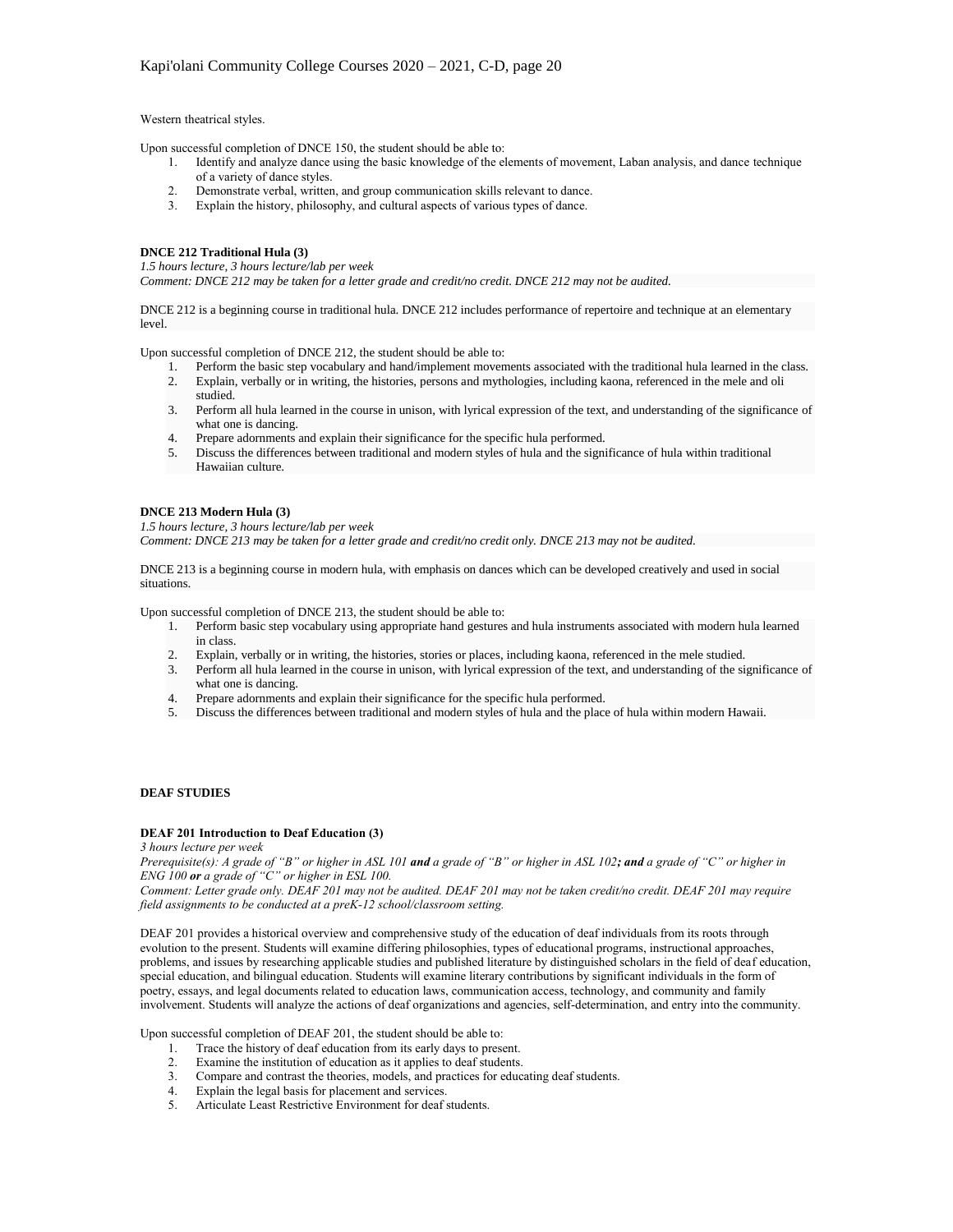- 6. Examine the impact of technology on the success of deaf students, including assistive technology, communication technology, and hearing technology.
- 7. Assess roles and responsibilities of personnel serving deaf students in preK-12 settings.
- Investigate career opportunities working in deaf and public schools.

# **DEAF 202 Effective Teaching Strategies for Deaf Students (3)**

*3 hours lecture per week*

*Prerequisite(s): A grade of "B" or higher in ASL 201 and a grade of "C" or higher in DEAF 201 and a grade of "C" or higher in ENG 100.*

*Corequisite(s): ASL 202.*

*Comment: Letter grade only. DEAF 202 may not be audited. DEAF 202 may not be taken credit/no credit. DEAF 202 requires field assignments to be conducted at a preK-12 school/classroom setting.*

DEAF 202 provides an overview of issues related to developing English and ASL literacy and other academic skills in deaf students in preK-12 settings. Differing schools of thought and approaches will be examined. The course introduces literacy and content methods and materials used in preK-12 classrooms. Models of teaching, learning styles, curriculum areas, and scope of subjects, classroom procedures, student learning outcomes, and statewide standards will be discussed.

Upon successful completion of DEAF 202, the student should be able to:

- 1. Demonstrate literacy development including the use of ASL and printed English in the classroom.
- 2. Apply instructional strategies and materials to meet statewide literacy and content standards.
- 3. Adapt instructional strategies to meet a variety of academic and literacy levels.

### **DEAF 294 Deaf Education Capstone Seminar and Practicum (3)**

*Seminar Face-to-Face Contact Hours: 12 hours per semester Seminar On-line Contact Hours: 8 hours per semester*

*Practicum Hours: 75 hours per semester*

*Prerequisite(s): A grade of "C" or higher in DEAF 201 and a grade of "C" or higher in DEAF 202 and a grade of "C" or higher in ED 277 and a grade of "C" or higher in ED 284 and a grade of "C" or higher in ED 285 and a grade of "C" or higher in ED 290 and a demonstrated ASL fluency (e.g., as evaluated by the ASLPI) at the intermediate level (2.0+ on ASLPI) and consent of instructor. Comment: Letter grade only. DEAF 294 may not be audited. DEAF 294 may not be taken credit/no credit. Students must obtain fingerprint, background check, and TB test clearance, as required by their practicum site. Students will also be required to obtain*  liability insurance. In addition to completing practicum and seminar requirements, students must achieve target levels on their *practicum evaluations and suitability ratings. A breach of confidentiality during the practicum experience will result in immediate failure of this course. This course requires students to fulfill their assignments at a practicum site.*

DEAF 294 provides a culminating experience for students to effectively apply their knowledge, skills, and dispositions gained in the Deaf Education program courses and field assignments to preK-12 settings. In their practicum settings, students will be expected to use appropriate teaching methods and learning principles, conduct classroom instruction and activities, and manage behaviors in small and large groups, under the direction and supervision of a mentor teacher. Students will also be expected to communicate effectively in American Sign Language and English, and demonstrate effective communication and collaboration skills in all interactions and situations. In seminar sessions, students will be expected to problem-solve relevant issues, share pivotal learning incidents, and appraise their personal and professional growth. Students will create a comprehensive professional portfolio, showcasing evaluations of their practicum performances, professional disposition and conduct, ethical behaviors, and knowledge of the field.

Upon successful completion of DEAF 294, the student should be able to:

- 1. Effectively apply knowledge, skills, and dispositions gained in the Deaf Education Program to their practicum setting.
- 2. Use appropriate teaching methods and learning principles.
- 3. Conduct classroom instruction and activities and manage behaviors in small and/or large groups.
- 4. Apply critical thinking, reflection, and problem-solving skills to relevant issues.
- 5. Effectively communicate in American Sign Language and English.
- 6. Reflect on and appraise experiences in terms of personal and professional growth.
- 7. Demonstrate professional disposition and conduct, as well as ethical behaviors in all interactions and situations.
- 8. Complete a professional portfolio.

#### **DENTAL ASSISTING**

### **DENT 100 Essentials of Dental Assisting (3)**

*4 hours lecture per week for 12 weeks*

*Prerequisite(s): Acceptance into the Certificate of Competence in Dental Assisting program or acceptance into the Certificate of Achievement in Dental Assisting program or consent of the Dental Assisting Program Director.* 

*Corequisite(s): DENT 100L and DENT 103 and DENT 103L and DENT 105 and DENT 106 and DENT 106L and DENT 108. Comment: Letter grade only. DENT 100 may not be audited. DENT 100 may not be taken credit/no credit.*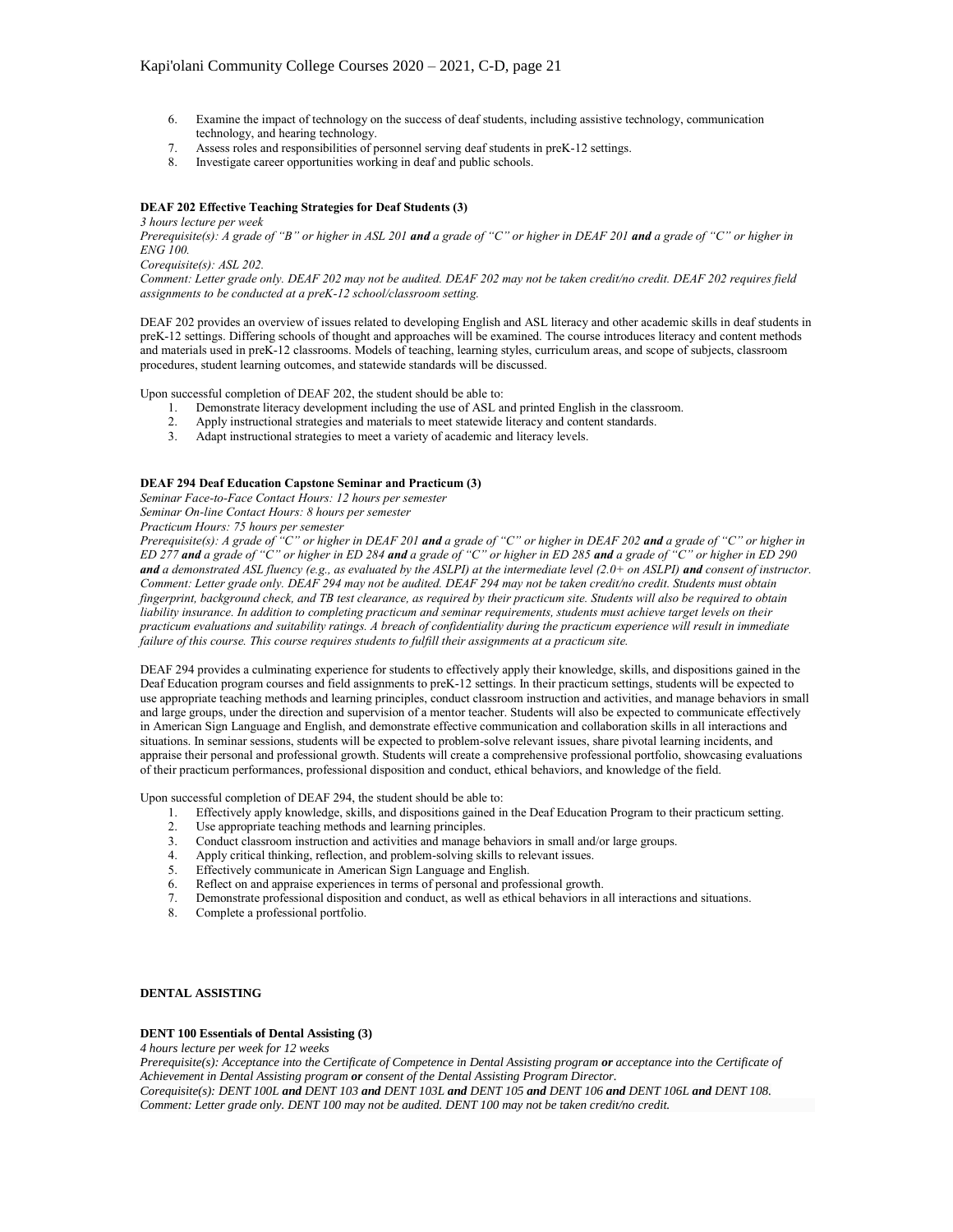DENT 100 is designed to give students the foundational knowledge and skills associated with performing the job duties of an entrylevel clinical dental assistant. The focus of this course is on dental terminology, different aspects of the dental professions and concepts of four-handed dentistry. Safety practices in terms of infection control are also emphasized. Patient management and professionalism will be included.

Upon successful completion of DENT 100, the student should be able to:

- 1. Develop an understanding of the concepts of dental assisting and its relationships to other members' functions in the dental team.
- 2. Develop understanding of disease processes and the importance of infection control in the dental environment.
- 3. Demonstrate ability to identify dental rotary instruments and equipment and their uses.
- 4. Demonstrate understanding of 4 handed dentistry principles.
- 5. Demonstrate understanding of proper procedures during medical emergencies in the dental office.<br>6. Identify special accommodations for medically compromised patients.
- Identify special accommodations for medically compromised patients.
- 7. Identify proper record keeping as measure of risk management and as part of complete patient healthcare delivery.<br>8. Develop an understanding of proper procedure for infection control and workplace safety.
- 8. Develop an understanding of proper procedure for infection control and workplace safety.
- 9. Develop understanding of different hand instruments and their uses.
- 10. Develop understanding of medical emergencies and responses in the dental office setting.
- 11. Identify patient management principles and strategies.
- 12. Identify personal qualities of a successful dental team member.
- 13. Develop an understanding of the different vital signs and how variations effect dental treatment.

## **DENT 100L Essentials of Dental Assisting Lab (3)**

*7.5 hours lecture/lab per week for 12 weeks*

*Prerequisite(s): Acceptance into the Certificate of Competence in Dental Assisting program or acceptance into the Certificate of Achievement in Dental Assisting program or consent of the Dental Assisting Program Director.*

*Corequisite(s): DENT 100 and DENT 103 and DENT 103L and DENT 105 and DENT 106 and DENT 106L and DENT 108. Comment: Letter grade only. DENT 100L may not be audited. DENT 100L may not be taken credit/no credit. Dental Assisting is a select admission program. Majors must be identified in order to register for program courses.*

DENT 100L provides experiences for students to apply the knowledge and skills gained in DENT 100. Emphasis is on safety and efficiency in the dental clinical setting, including four-handed dentistry, infection control and instrumentation. Patient safety is especially emphasized. Students apply principles of psychology in patient management. Students provide instruction and education to patients in oral hygiene and provide pre and post operative instruction as prescribed by a dentist.

Upon successful completion of DENT 100L, the student should be able to:

- 1. Demonstrate proper level of professionalism in terms of appearance and conduct.
- 2. Demonstrate infection control and OSHA safety measures in clinical and laboratory settings.
- 3. Demonstrate proper care of equipment.
- 4. Demonstrate principles of 4 handed dentistry.
- 5. Use different charting techniques to note conditions of the teeth and mucosa.
- 6. Identify oral manifestations of systemic conditions.
- 7. Demonstrate operatory set-up and patient positioning.
- 8. Identify medical emergencies and demonstrate clinician's responses.
- 9. Promote wellness by instruction of proper nutrition, oral hygiene instruction and harmful habit control support.
- 10. Identify techniques of patient management and apply them in different scenarios.

# **DENT 103 Dental Materials (1)**

### *1.25 hours lecture per week for 12 weeks*

*Prerequisite(s): Acceptance into the Certificate of Competence in Dental Assisting Program or acceptance into the Certificate of Achievement in Dental Assisting Program or consent of the Dental Assisting Program Director.*

*Corequisite(s): DENT 100 and DENT 100L and DENT 103L and DENT 105 and DENT 106 and DENT 106L and DENT 108. Comment: Letter grade only. DENT 103 may not be audited and may not be taken credit/no credit.*

DENT 103 identifies the various materials used in the practice of dentistry including the structure, composition, uses, manipulation and properties of these materials.

Upon successful completion of DENT 103, the student should be able to:

- 1. Identify dental materials and relate them to their different procedures.
- 2. Describe use of product safety information.
- 3. Identify different impression materials and their characteristics.
- 4. Discuss the need and uses of appliances.
- 5. Discuss the different types of dental models.
- 6. Discuss the fabrication of provisional restorations.
- 7. Discuss tooth whitening procedures.<br>8. Discuss restorative dental materials
- Discuss restorative dental materials.
- 9. Discuss methods of taking impressions on a variety of patients.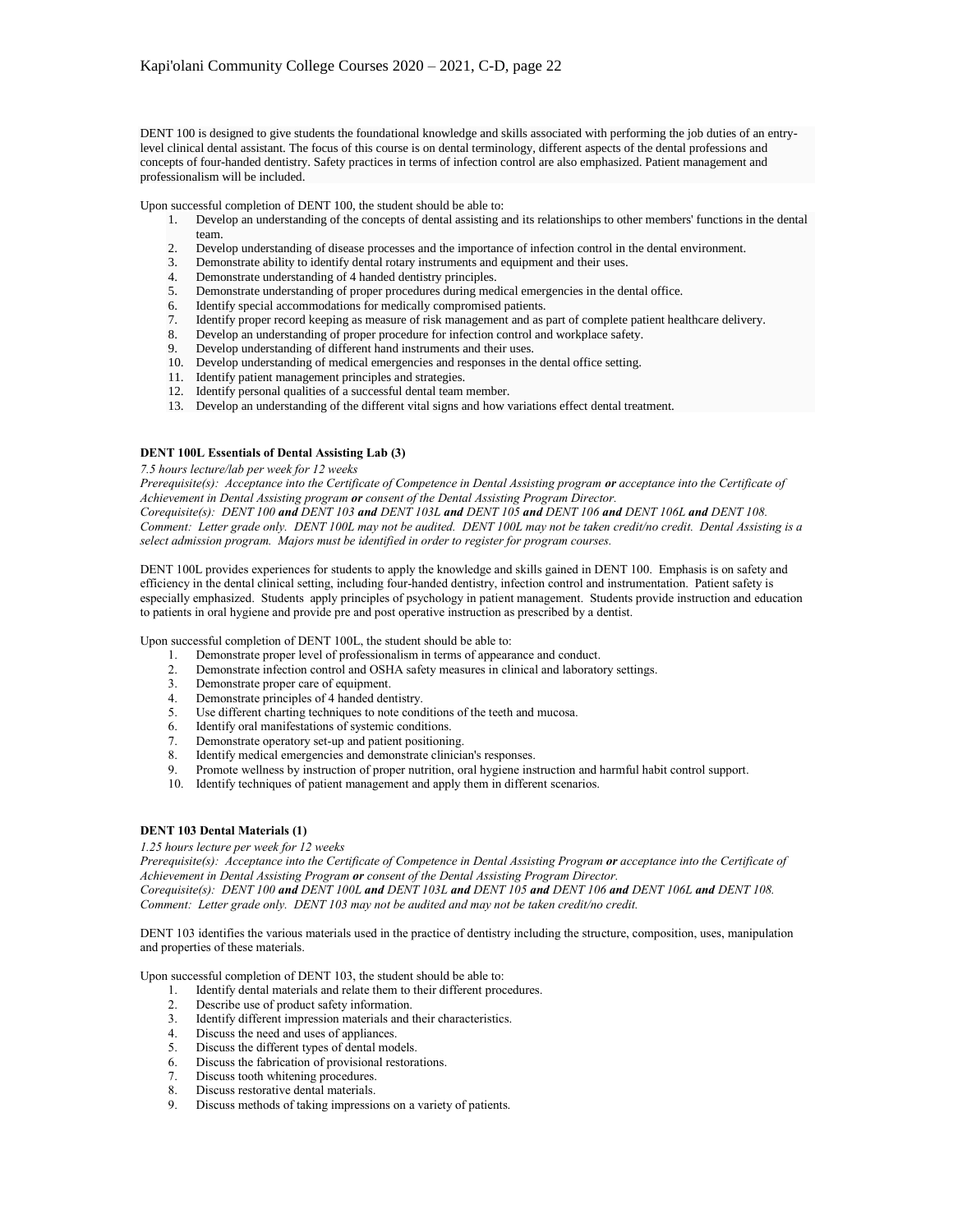10. Discuss prosthodontic appliances.

## **DENT 103L Dental Materials Lab (2)**

*5 hours lecture/lab per week for 12 weeks*

*Prerequisite(s): Acceptance into the Certificate of Competence in Dental Assisting Program or acceptance into the Certificate of Achievement in Dental Assisting Program or consent of the Dental Assisting Program Director. Corequisite(s): DENT 100 and DENT 100L and DENT 103 and DENT 105 and DENT 106 and DENT 106L and DENT 108. Comment: Letter grade only. DENT 103L may not be audited. DENT 103L may not be taken credit/no credit.*

DENT 103L provides practical application of the knowledge gained in DENT 103. The manipulation of different dental materials shall be demonstrated by the instructor and replicated by the students until proficiency can be demonstrated. The importance of proper use and product and equipment safety in the laboratory setting will be stressed.

Upon successful completion of DENT 103L, the student should be able to:

- 1. Demonstrate in-office tooth whitening procedures.<br>2. Demonstrate competency in preparing dental mate
- Demonstrate competency in preparing dental materials for restorative procedures.
- 3. Demonstrate use of composite restorations.<br>4. Demonstrate proficiency at taking alginate
- Demonstrate proficiency at taking alginate impressions on a variety of patients.
- 5. Demonstrate preparing of dental models.
- 6. Demonstrate mixing of different cements and liners.
- 7. Demonstrate proficiency in fabricating provisional crown.<br>8. Demonstrate proficiency in fabricating dental models.
- Demonstrate proficiency in fabricating dental models.
- 9. Demonstrate proper use of polyvinyl impression materials.

### **DENT 105 Dental Sciences (2)**

*2.5 hours lecture per week for 12 weeks*

*Prerequisite(s): Acceptance into the CA or CO Dental Assisting Programs or consent of the Dental Assisting Program Director. Corequisite(s): DENT 100 and DENT 100L and DENT 103 and DENT 103L and DENT 106 and DENT 106L and DENT 108. Comment: Letter grade only. DENT 105 may not be audited and may not be taken credit/no credit.*

DENT 105 introduces the student to principles of general anatomy, physiology, microbiology and nutrition. DENT 105 places emphasis on dental aspects of oral anatomy, histology, embryology, pathology and pharmacology.

Upon successful completion of DENT 105, the student should be able to:

- 1. Explain the purpose of each body system and how they function.
- 2. Locate and identify various skeletal, muscular, circulatory and neurological structures of the head and neck.
- 3. Identify and locate parts of the salivary system and paranasal sinus structures.
- 4. Name and identify structures in the oral cavity.
- 5. Describe the general and specific features of teeth in the permanent dentition.
- 6. Relate current trends in dental care derived from articles in professional publications.
- 7. Discuss development of human dentition and supporting structures.<br>8. Identify and discuss pathology of the oral cavity.
- Identify and discuss pathology of the oral cavity.
- 9. Identify oral manifestations of systemic conditions.
- 10. Link oral conditions and overall health.

# **DENT 106 Dental Radiography (1)**

#### *1.25 hours lecture per week for 12 weeks*

*Prerequisite(s): Acceptance into the Dental Assisting Program or consent of the Program Director. Corequisite(s): DENT 100 and DENT 100L and DENT 103 and DENT 103L and DENT 105 and DENT 106L and DENT 108. Comment: DENT 106 may not be audited. DENT 106 may not be taken credit/no credit.*

DENT 106 provides basic knowledge on the discovery of x-rays, role of x-rays in dentistry, physical properties and the hazards of radiation. Radiation safety measures will be emphasized. Radiographic techniques and processing procedures will be discussed. Common anatomical landmarks critical to proper interpretation of x-rays will be identified.

Upon successful completion of DENT 106, the student should be able to:

- 1. Explain the beginnings of x-rays and their role in dentistry.
- 2. Explain the principles of electromagnetic radiation.
- 3. Identify the component parts of the x-ray machine.
- 
- 4. Explain the importance of radiation safety measures.<br>5. Contrast the different imaging techniques. 5. Contrast the different imaging techniques.
- 6. Explain the importance of proper film or sensor placement and accurate exposure factors.
- Identify and explain technique and/or processing errors and measures to correct them.
- 8. Identify anatomical landmarks as aids to the proper mounting of dental images.
- 9. Understand OSHA and Hawaii State guidelines for x-ray safety.
- 10. Discuss the different imaging options used in dentistry.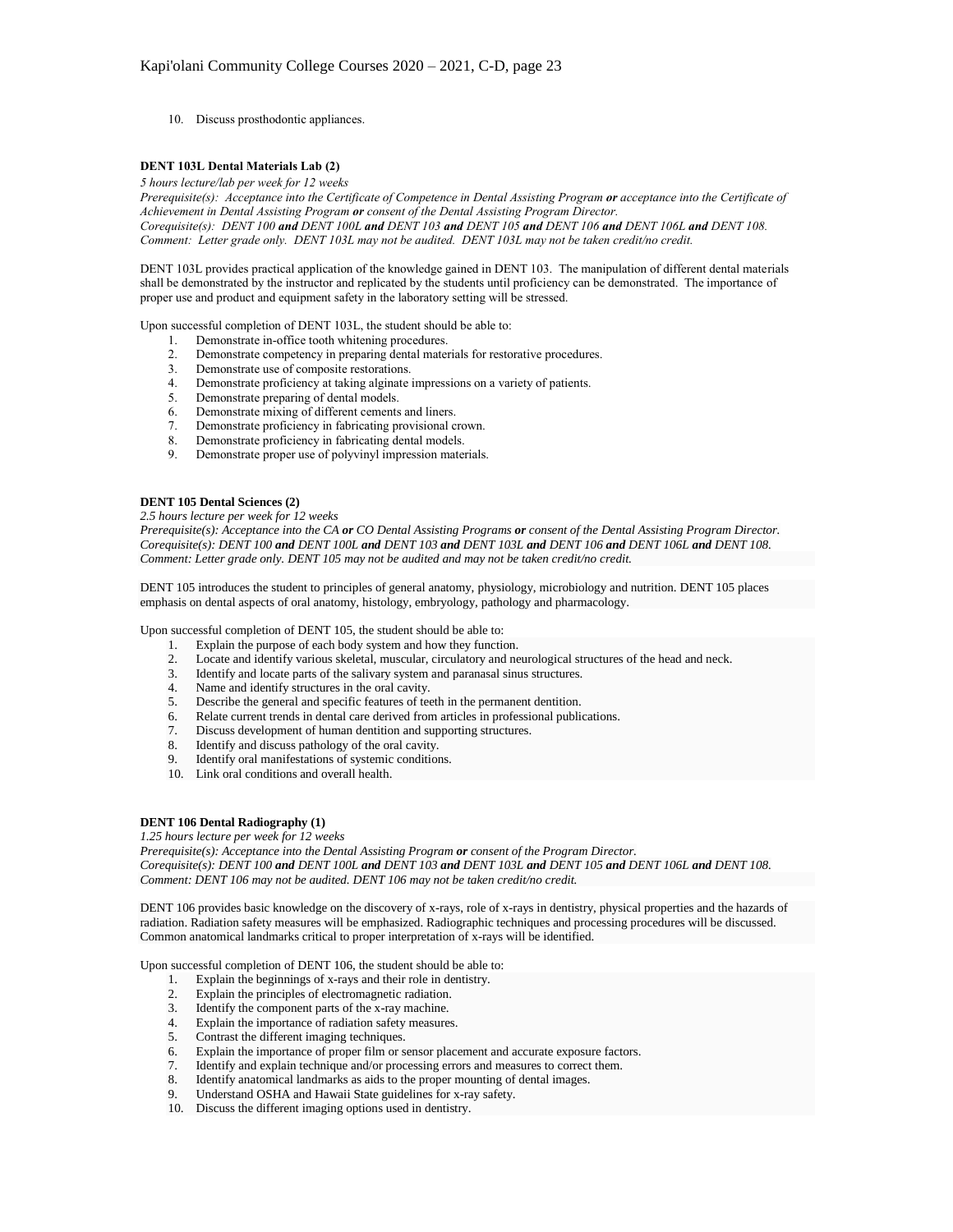## **DENT 106L Dental Radiography Lab (1)**

*3.75 hours lab per week for 12 weeks*

*Prerequisite(s): Acceptance into the Certificate of Competence in Dental Assisting program or acceptance into the Certificate of Achievement in Dental Assisting program or consent of the Dental Assisting Program Director. Corequisite(s): DENT 100 and DENT 100L and DENT 103 and DENT 103L and DENT 105 and DENT 106 and DENT 108. Comment: Letter grade only. DENT 106L may not be audited and may not be taken credit/no credit.*

DENT 106L emphasizes the practical application of the material presented in DENT 106. Under close supervision of the instructor, students will practice taking images initially on manikins, critique the images and retake as necessary. They will progress to take images on patients. Strict radiation safety measures will be practiced at all times.

Upon successful completion of DENT 106L, the student should be able to:

- 1. Demonstrate proficiency in assembling and the use of positioning devices.
- 2. Demonstrate proficiency in the use of the bisection-of-the-angle technique.
- 3. Demonstrate proficiency in the use of the paralleling technique.<br>4. Demonstrate proficiency on taking bitewing images on manneque
- Demonstrate proficiency on taking bitewing images on mannequins.
- 5. Demonstrate proficiency on taking periapical images on mannequins.
- 6. Expose, process and mount good diagnostic full mouth quality images on a mannequin.
- 7. Expose, process and mount good diagnostic full mouth quality images on classmates.<br>
8. Expose, process and mount good diagnostic full mouth quality images on a patient.
- Expose, process and mount good diagnostic full mouth quality images on a patient.
- 9. Practice radiation safety measures while taking radiographs.
- 10. Practice infection control measures while taking radiographs.

# **DENT 108 Clinical Externship (2)**

*A total of 120 hours per semester at an assigned clinical site*

*Prerequisite(s): Acceptance into the Certificate of Competence in Dental Assisting program or acceptance into the Certificate of Achievement in Dental Assisting program or consent of the Dental Assisting Program Director. Corequisite(s): DENT 100 and DENT 100L and DENT 103 and DENT 103L and DENT 105 and DENT 106 and DENT 106L. Comment: This is a 2 credit Clinical course to provide students with at least 100 hours of experience in a General Practice setting.*

DENT 108 is a course that provides students with a minimum of 100 clinical hours in a general practice dental office. Students may begin with observation, but shall spend the majority of their time in direct patient care. Student will apply the knowledge and skills they acquired during the didactic phase of the program (first 12 weeks) in the clinical setting participating in deliver of all aspects of care to the dental patients of the practice.

Upon successful completion of DENT 108, the student should be able to:

- 1. Demonstrate competency in the application of the concept of four-handed dentistry.
- 2. Demonstrate knowledge and skills in the identification of instruments and in instrument transfer.
- 3. Demonstrate knowledge and skills in the application of infection control procedures.<br>4. Demonstrate knowledge and skills in assembling tray setups for various procedures.
- Demonstrate knowledge and skills in assembling tray setups for various procedures.
- 5. Demonstrate competency in working with dental restorative materials.
- 6. Demonstrate competency in working with impression materials.
- 7. Demonstrate skills in the proper use of the x-ray machine, processing films, etc.<br>8. Demonstrate skills in the management of patients.
- Demonstrate skills in the management of patients.
- 9. Maintain good communication links among personnel in the dental office.
- 10. Recognize ethical and legal responsibilities in the dental environment.

# **DENT 200 Dental Office Administration (3)**

*3 hours lecture per week Prerequisite(s): A grade of "C" or higher in DENT 100 and a grade of "C" or higher in DENT 100L. Corequisite(s): DENT 205 and DENT 208 and DENT 210. Comment: Letter grade only. DENT 200 may not be audited. DENT 200 may not be taken credit/no credit.*

DENT 200 gives an overview of administrative functions in a dental office. Students will participate in DENTRIX training. DENTRIX is the software program that more than 70% of dental offices use in Hawaii. Using this system students will familiarize themselves with patient records, insurance claims filing, charting, appointment and recall functions. Students will also learn about verbal communication, in particular phone etiquette and management. Students will also learn about dental written communication between practice and patients, and with other dental professionals and insurance companies.

Upon successful completion of DENT 200, the student should be able to:

- 1. Describe good phone courtesy and handling of different phone calls.
- 2. Describe internal and external marketing.
- 3. Discuss ways of sending written communication from a dental office.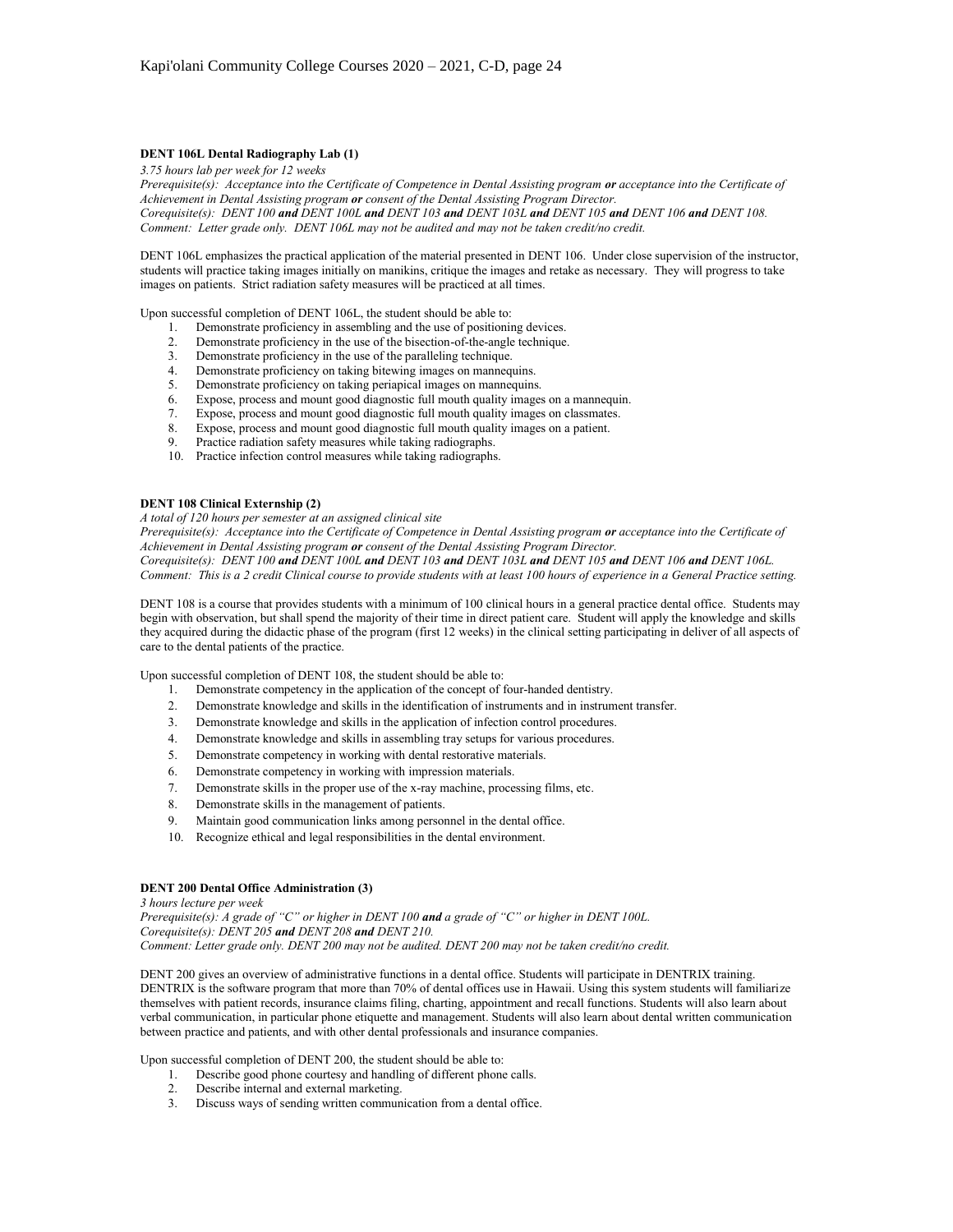- 4. Identify documentation forms and describe information contained in patient records.
- 5. Discuss the management of inventory systems.
- 6. Identify proper record keeping as measure of risk management and as part of complete patient healthcare delivery.
- 7. Modify schedules, patient records, treatment plans and insurance claims using computer programs for the dental office.
- 8. Explain guidelines for office policies and staff management issues.<br>9. Discuss accounts receivable and accounts payable as they pertain to
- Discuss accounts receivable and accounts payable as they pertain to a dental office.
- 10. Demonstrate office management function integration using dental computer software.

# **DENT 203 Dental Materials II (2)**

*1 hour lecture, 3 hours lab per week*

*Prerequisite(s): A grade of "C" or higher in DENT 103 and a grade of "C" or higher in DENT 103L. Corequisite(s): DENT 200 and 205 and 206L and 208 and 210. Comment: Letter grade only. DENT 203 may not be audited. DENT 203 may not be taken credit/no credit.*

DENT 203 focuses on various dental materials used predominantly in specialty practice, such as: periodontal dressings, surgical stents, fabrication of dental appliances, and in-depth applications of provisional coverage for large prosthodontic cases. This course builds upon the students' knowledge and skills gained in DENT 103 and 103L. Expanded exposure to a variety of restorative materials is also included.

Upon successful completion of DENT 203, the student should be able to:

- 1. Demonstrate different methods for impression taking.
- 2. Demonstrate proficiency at study model fabrication used in specialty practice.
- 3. Demonstrate fabrication of various dental appliances.
- 4. Demonstrate fabrication of multi-unit provisional coverage.
- 5. Discuss different types of cements and their uses in specialty practices.
- 6. Demonstrate use of dental materials used in surgical specialties.
- 7. Discuss and perform the duties of a clinical assistant in a specialty practice.

#### **DENT 205 Dental Sciences II Focus on Pathology and Development (1)**

*1 hour lecture per week Prerequisite(s): DENT 105. Corequisite(s): DENT 200 and DENT 208 and DENT 210. Comment: Letter grade only. DENT 205 may not be audited. DENT 205 may not be taken credit/no credit.*

DENT 205 focuses on oral pathology, developmental anomalies and oral conditions as they relate to systemic conditions.

Upon successful completion of DENT 205, the student should be able to:

- 1. Note the elements of a complete clinical description.
- 2. Describe the steps involved in reaching a differential diagnosis.
- 3. Write possible ways of determining definitive diagnosis.
- 4. Define the terms used to describe the inflammatory process.
- 5. Describe the impact of immune deficiency on an individual and the role that opportunistic infections play in the process.
- 6. List measures an individual can take to lower the risk of developing cancer.
- 7. Describe the characteristics of developmental hereditary and congenital disorders.
- 8. Describe oral implications based on sample case studies that present with different systemic conditions.
- 9. Discuss the development of human dentition and supporting structures.
- 10. Identify and discuss pathology of the oral cavity.
- 11. List oral manifestations of systemic conditions.
- 12. Discuss oral diseases and how they impact overall health of individuals.

# **DENT 206L Dental Radiography II (2)**

*4 hours lecture/lab per week in a clinical setting Prerequisite(s): A grade of "C" or higher in DENT 106; and a grade of "C" or higher in DENT 106L or a minimum of one year experience taking dental x-rays.*

*Recommended Preparation: Prior experience taking dental x-rays.*

*Comment: Letter grade only. DENT 206L may not be audited. DENT 206L may not be taken credit/no credit.*

DENT 206L provides students an opportunity to expose dental radiographs on human patients and learn preliminary interpretation of dental radiographs on a variety of patients.

Upon successful completion of DENT 206L, the student should be able to:

- 1. Demonstrate proficiency in the use of XCP instruments on a variety of patients.
- 2. Demonstrate proficiency in the use of the bisection-of-the-angle and the paralleling techniques.